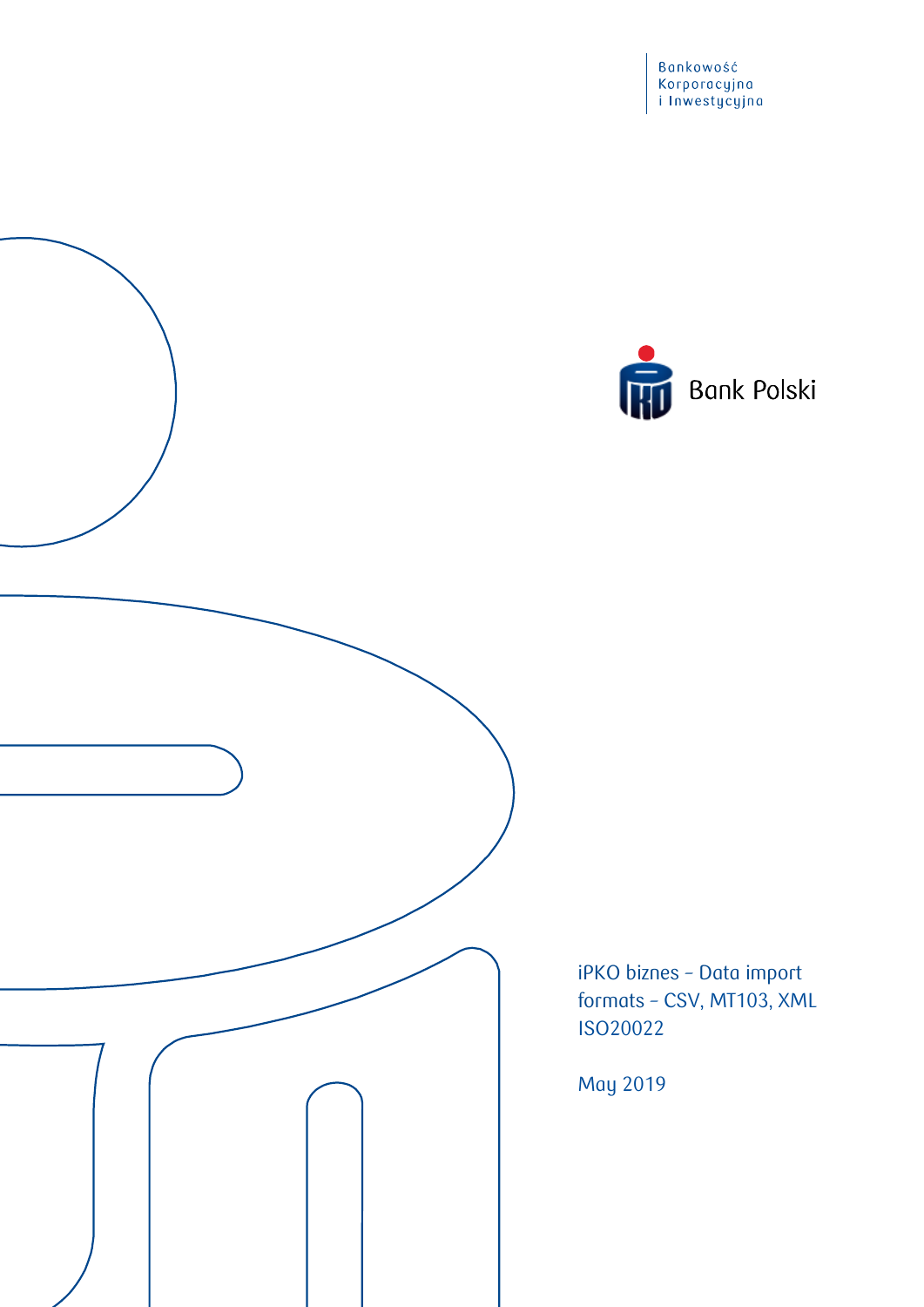# TABLE OF CONTENTS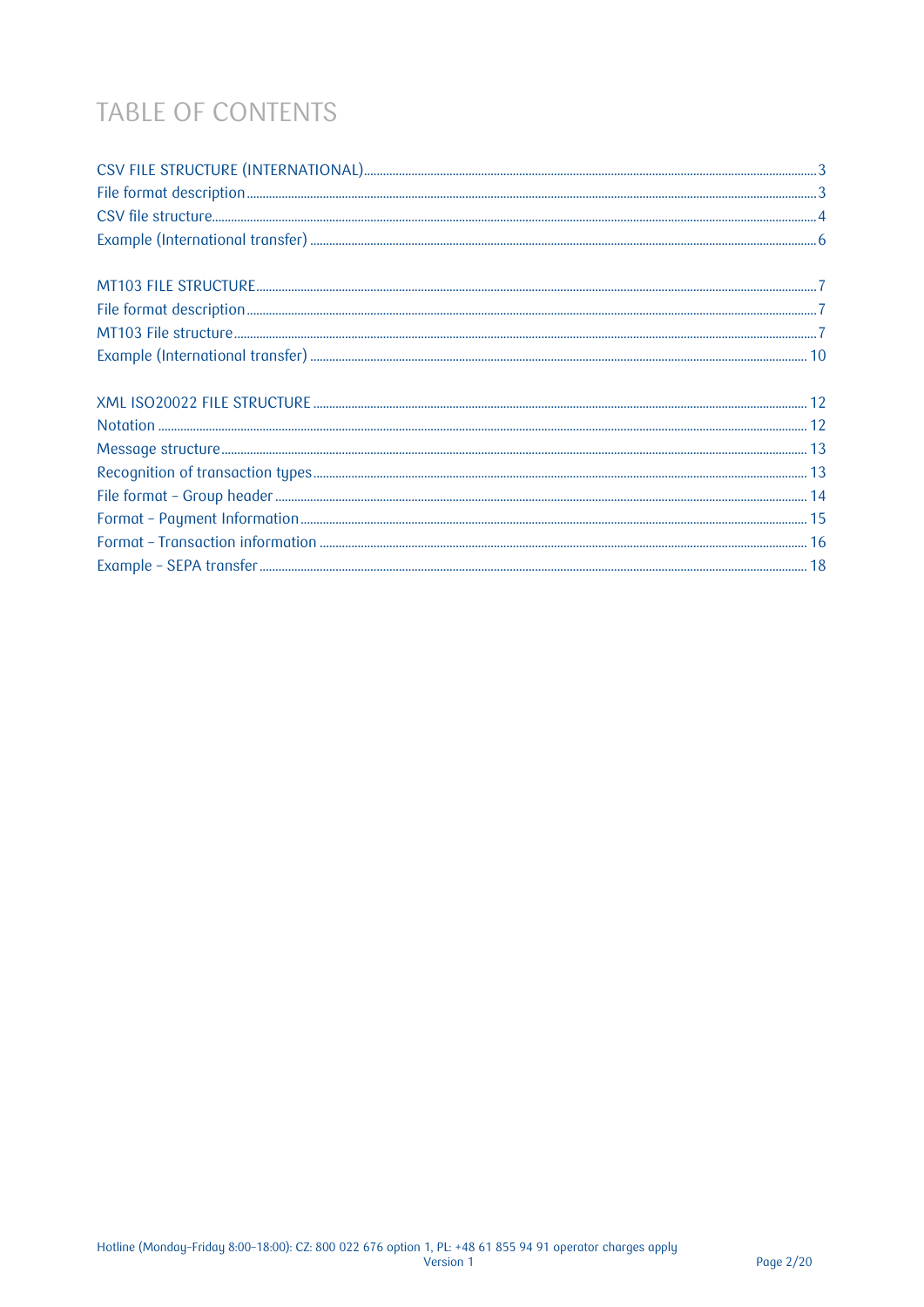# <span id="page-2-0"></span>CSV File Structure (International)

The file structure and name should meet the following requirements:

- The file can have any name;
- Code page, as currently supported by iPKO biznes (ISO8859-2, CP-852, CP-1250, UTF-8);
- The file has no header or footer line;
- Lines are separated by the line break character <CR> <LF> (= Hex  $13 +$  Hex  $10$ );
- No line should consist only of a space or <CR> and <LF>;
- Each non-empty line contains one transaction;
- Individual fields in the line are separated by a semicolon;
- Permitted characters include:; a b c d e f g h i j k l m n o p q r s t u v w x y z A B C D E F G H I J K L M N O  $PQ$  R S T U V W X Y Z 0 1 2 3 4 5 6 7 8 9  $\big/$  -? : ()., ' + {} CR LF Space
- Text fields can be put in quotation marks.
- Diacritical characters will be converted to non-diacritical characters

#### <span id="page-2-1"></span>File format description

Format description:

- X alphanumeric character
- N number
- F fixed length
- V variable length

For example, X(3) means an alphanumeric field with a fixed length of 3 characters

Content of columns in the format description:

 $M / O$  = field type M = mandatory

O = optional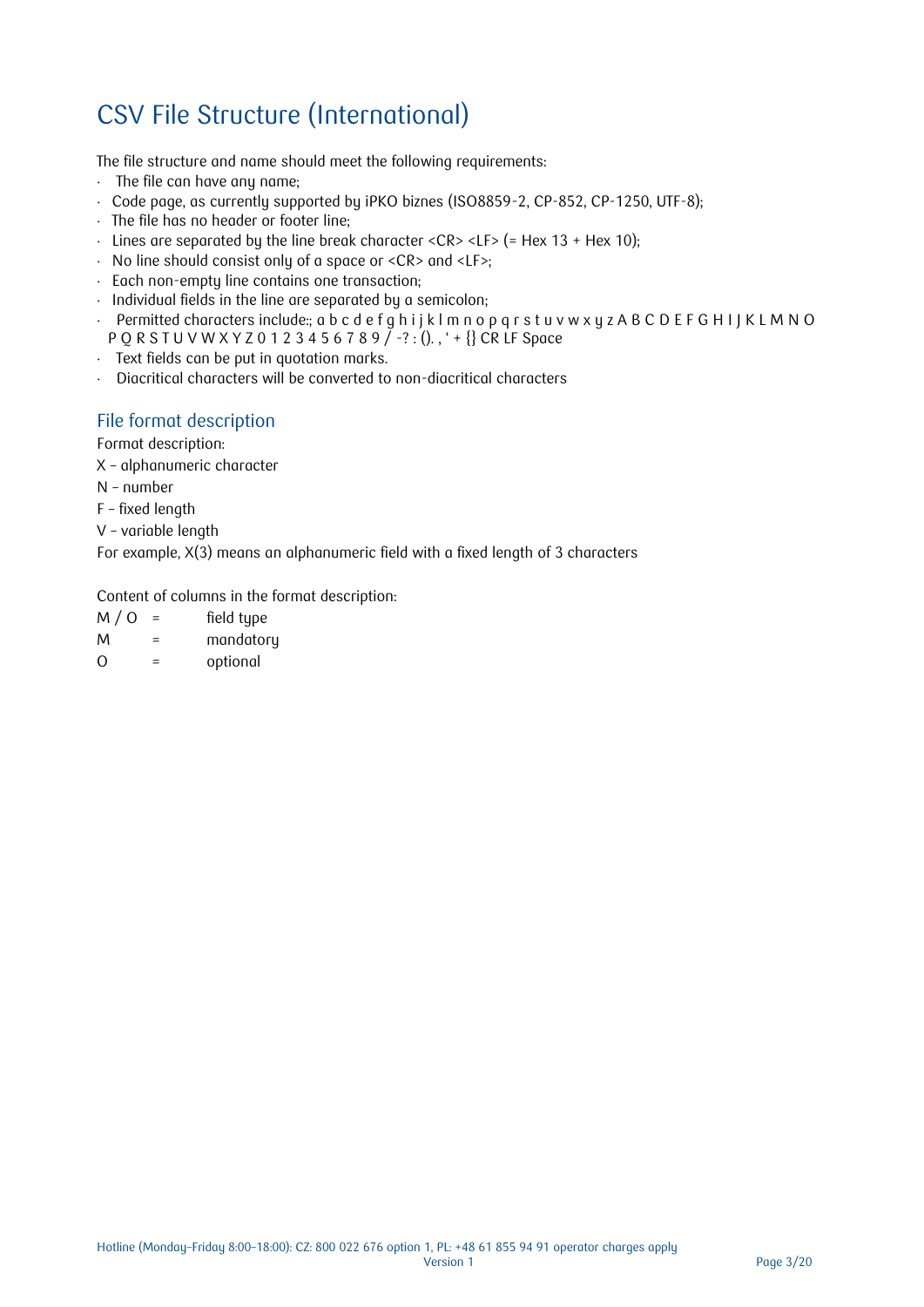#### <span id="page-3-0"></span>CSV file structure

| <b>FIELD</b><br><b>NUMBER</b> | <b>FIELD</b>                         | FIELD DESCRIPTION                                                                                                                                             | M/O           | <b>FORMAT</b> |
|-------------------------------|--------------------------------------|---------------------------------------------------------------------------------------------------------------------------------------------------------------|---------------|---------------|
| 1                             | Date                                 | The field may have the following values:<br>YYYY-MM-DD,<br>YYYYMMDD,<br>YYMMDD.<br>where:<br>Y, M, D is a digit (Y for a year, M for a month, D<br>for a day) | M             | X(10)         |
|                               |                                      | Decimal separator: comma or period.                                                                                                                           |               |               |
| $\overline{c}$                | Amount                               | It is permitted to not use a separator. In such a<br>case, it will be assumed that no decimal part<br>has been provided.                                      | M             | N(15)         |
| $\ensuremath{\mathsf{3}}$     | Currency                             | ISO currency code (three characters). Only<br>upper case letters are permitted.                                                                               | M             | X(3) F        |
|                               |                                      | Domestic transfer                                                                                                                                             |               |               |
|                               |                                      | Account in local form<br>- full (with or without dash)                                                                                                        |               |               |
|                               |                                      | 000000-0200001198<br>0000000200001198<br>- shortened                                                                                                          |               |               |
|                               |                                      | 200001198                                                                                                                                                     |               |               |
| 4                             | Originator's account<br>number       | or<br>IBAN: CZkk BBBB BBBB MMMM MMMM<br><b>MMMM</b>                                                                                                           | M             | $X(34)$ V     |
|                               |                                      | International transfer                                                                                                                                        |               |               |
|                               |                                      | IBAN: CZkk BBBB BBBB MMMM MMMM<br><b>MMMM</b>                                                                                                                 |               |               |
|                               |                                      | Any spaces will be automatically deleted.                                                                                                                     |               |               |
| 5                             | Beneficiary's bank<br>SWIFT/ABA code | 8 or 11 characters for the beneficiary's bank<br>code or a four-digit bank code for domestic<br>transactions                                                  | M             | $X(11)$ V     |
| 6                             | Country of the beneficiary's<br>bank | ISO country code                                                                                                                                              | $\mathcal{O}$ | X(2) F        |
|                               |                                      | Domestic transfer                                                                                                                                             |               |               |
|                               |                                      | Account in local form<br>- full (with or without dash)                                                                                                        |               |               |
|                               |                                      | 000000-0200001198                                                                                                                                             |               |               |
|                               | Counterparty's account<br>number     | 0000000200001198<br>- shortened                                                                                                                               |               |               |
| 7                             |                                      | 200001198                                                                                                                                                     | M             | $X(34)$ V     |
|                               |                                      | or<br>IBAN: CZkk BBBB BBBB MMMM MMMM<br><b>MMMM</b>                                                                                                           |               |               |
|                               |                                      | International transfer                                                                                                                                        |               |               |
|                               |                                      | IBAN: CZkk BBBB BBBB MMMM MMMM<br>Hotline (Monday-Friday 8:00-18:00): CZ: 800 022 676 option 1, PL: +48 61 855 94 91 operator charges apply                   |               |               |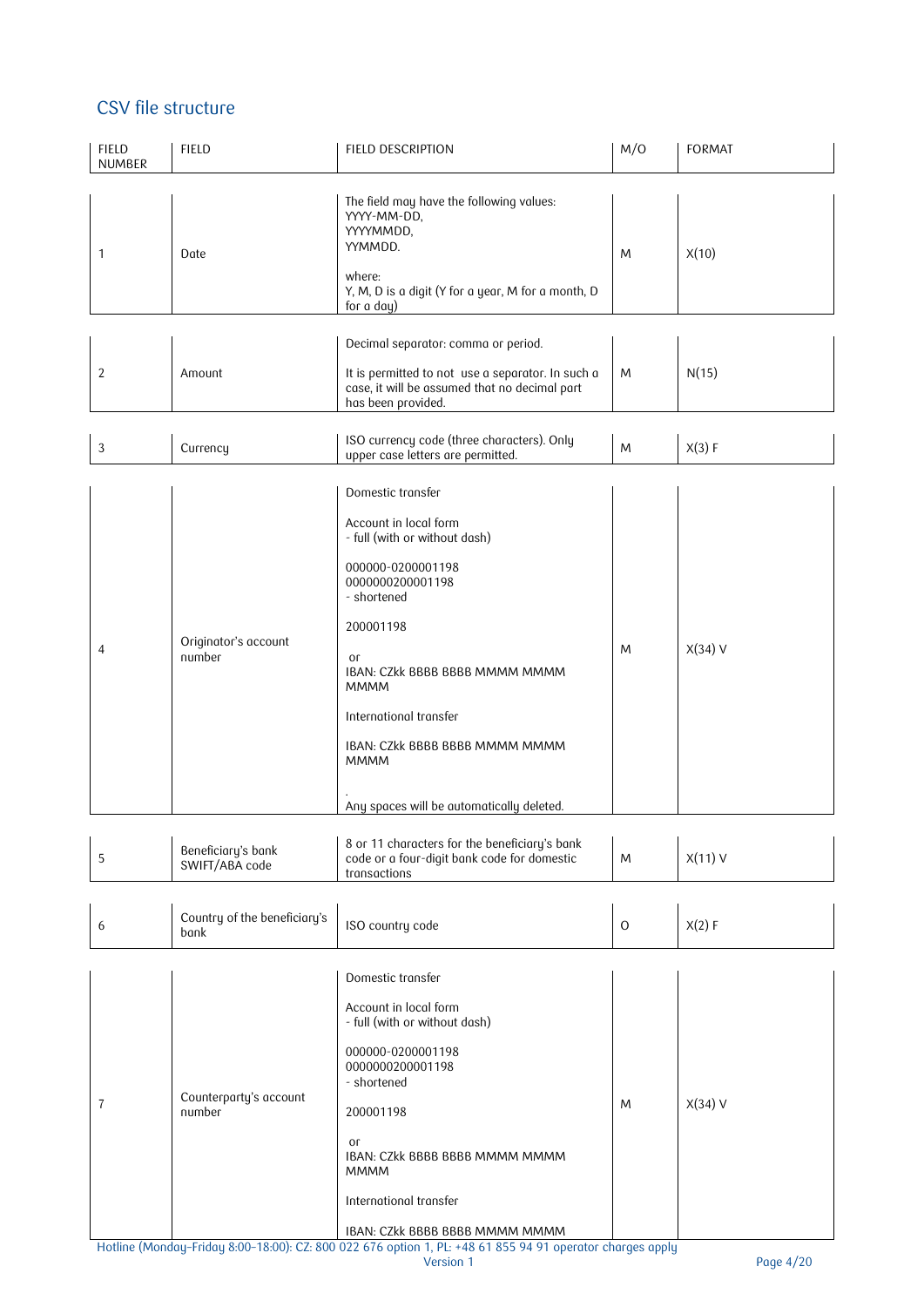|                                                                                                                                                      |                         | <b>MMMM</b>                                                                                                                                                                                                                                                                                                                                                                                                                                                                                                                                                                                                                                                                                                                                                                                 |          |             |
|------------------------------------------------------------------------------------------------------------------------------------------------------|-------------------------|---------------------------------------------------------------------------------------------------------------------------------------------------------------------------------------------------------------------------------------------------------------------------------------------------------------------------------------------------------------------------------------------------------------------------------------------------------------------------------------------------------------------------------------------------------------------------------------------------------------------------------------------------------------------------------------------------------------------------------------------------------------------------------------------|----------|-------------|
|                                                                                                                                                      |                         | Any spaces will be automatically deleted.                                                                                                                                                                                                                                                                                                                                                                                                                                                                                                                                                                                                                                                                                                                                                   |          |             |
| unless the value is not longer than 105<br>Beneficiary's data<br>8<br>mapped to the 35-character subfields of the<br>beneficiary's name and address. |                         | Counterparty's name and address. Fields are<br>separated by " ". If there are no separators, and<br>characters, during the import the field will be                                                                                                                                                                                                                                                                                                                                                                                                                                                                                                                                                                                                                                         | M        | $3*X(35) V$ |
| 9                                                                                                                                                    | Originator's references | The field cannot contain the diacritical<br>characters.<br>If the import is with the SEPA mark, and specific<br>symbols are entered in the field (in the correct<br>format*), the data is saved in dedicated fields:<br>$-VS$<br>$-SS$<br>$-KS$<br>*In the CZ branch, KS/SS/VS data is entered in<br>the 35-digit own reference field. Each field has<br>up to 10 numeric characters. It is proposed to<br>apply the principle of entering one letter<br>followed by up to 10 digits. Subsequent fields<br>are separated by a slash. In this configuration,<br>the maximum number of characters is 35.<br>Example:<br>V0123456789/S0123456789/K0123456789<br>If there is no SEPA mark or the field does not<br>contain data in the correct format*, the data is<br>saved as own references. | $\Omega$ | $X(35)$ V   |

| 10 | Beneficiary's country | ISO country code                                                                                                                                                                                                                                                                                                                     | $\Omega$ | $X(2)$ V          |
|----|-----------------------|--------------------------------------------------------------------------------------------------------------------------------------------------------------------------------------------------------------------------------------------------------------------------------------------------------------------------------------|----------|-------------------|
| 11 | Fee account           | Domestic transfer<br>Fee account (for costs), but the value is ignored.<br>International transfer<br>Fee account (for costs)                                                                                                                                                                                                         | M        | $X(34)$ V         |
| 12 | Fee instructions      | Permitted values (synonyms):<br>$0 = "0" = B N1 = SHA = SLEV$ The fees charged by<br>the originator's bank are paid by the originator,<br>other costs are borne by the beneficiary of the<br>payment<br>$1 = "1" = BN2 = BEN$ bank fees charged to the<br>counterparty<br>$2 = "2" = OUR = OUR$ all costs borne by the<br>originator | M<br>M   | $X(34)$ V         |
| 13 | Payment details       | Fields are separated by " ". If there are no<br>separators, and unless the value is not longer<br>than 140 characters, during the import the field<br>will be mapped to the 35-character fields of                                                                                                                                   | M        | $4 \times (35)$ V |

For domestic transactions, this field may be left

payment details.

<span id="page-4-0"></span>blank.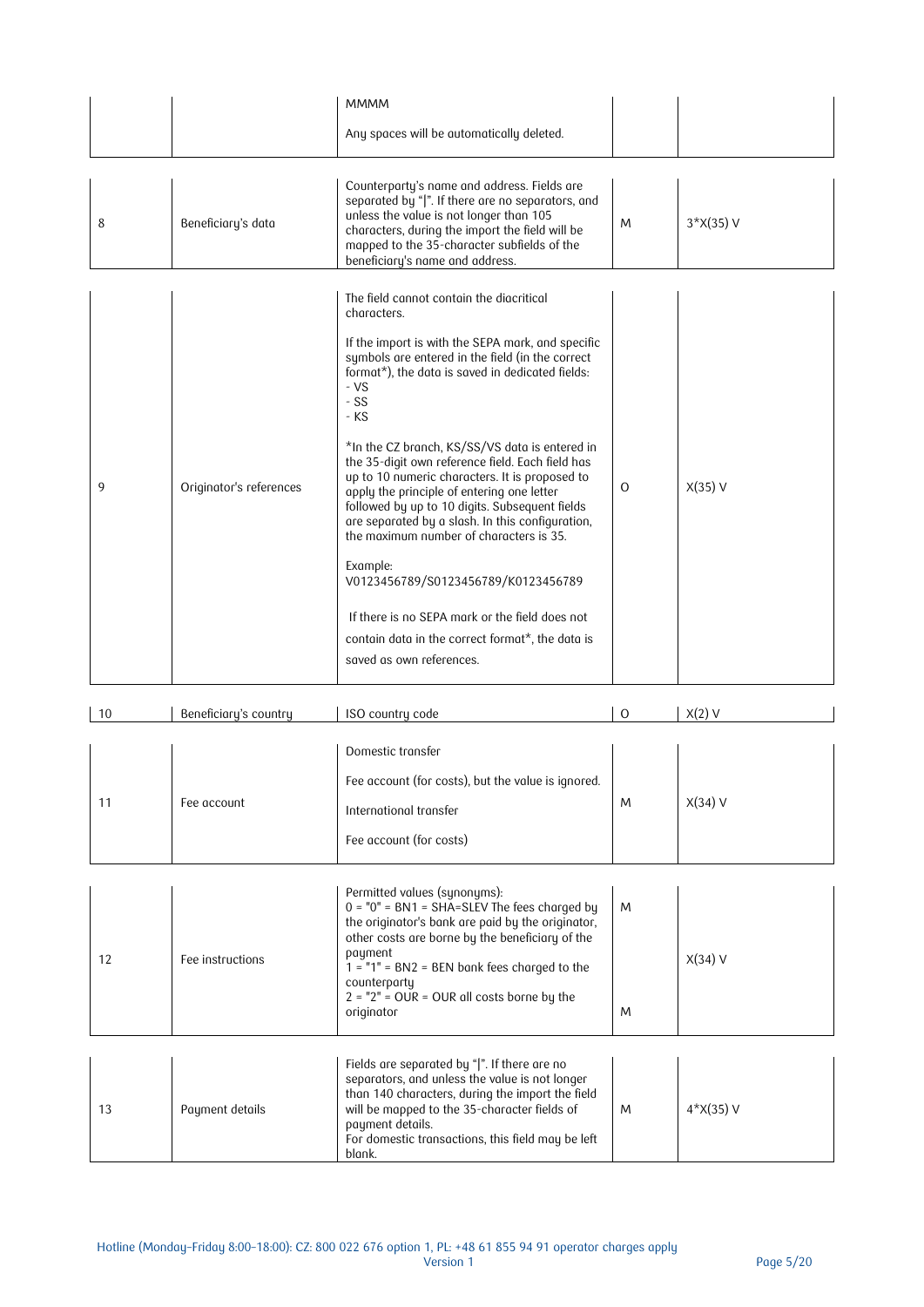#### Example (International transfer)

2018-10-15;100;EUR;CZ9530600000000000000000;BPKODEFF;DE;DE00000000001000000000;Testclient| test|Berlin;References;DE; CZ9530600000000000000000;SHA;Payment|Invoice 1234|Details|Details2

#### Example (Domestic transfer)

2015-10-15;32.40;CZK;000000-

0200001198;3060;CZ;0000000200000013;Client|Test;V0123456789/S0123456789/K0123456789;CZ;;2;Trans fer Title | Title 2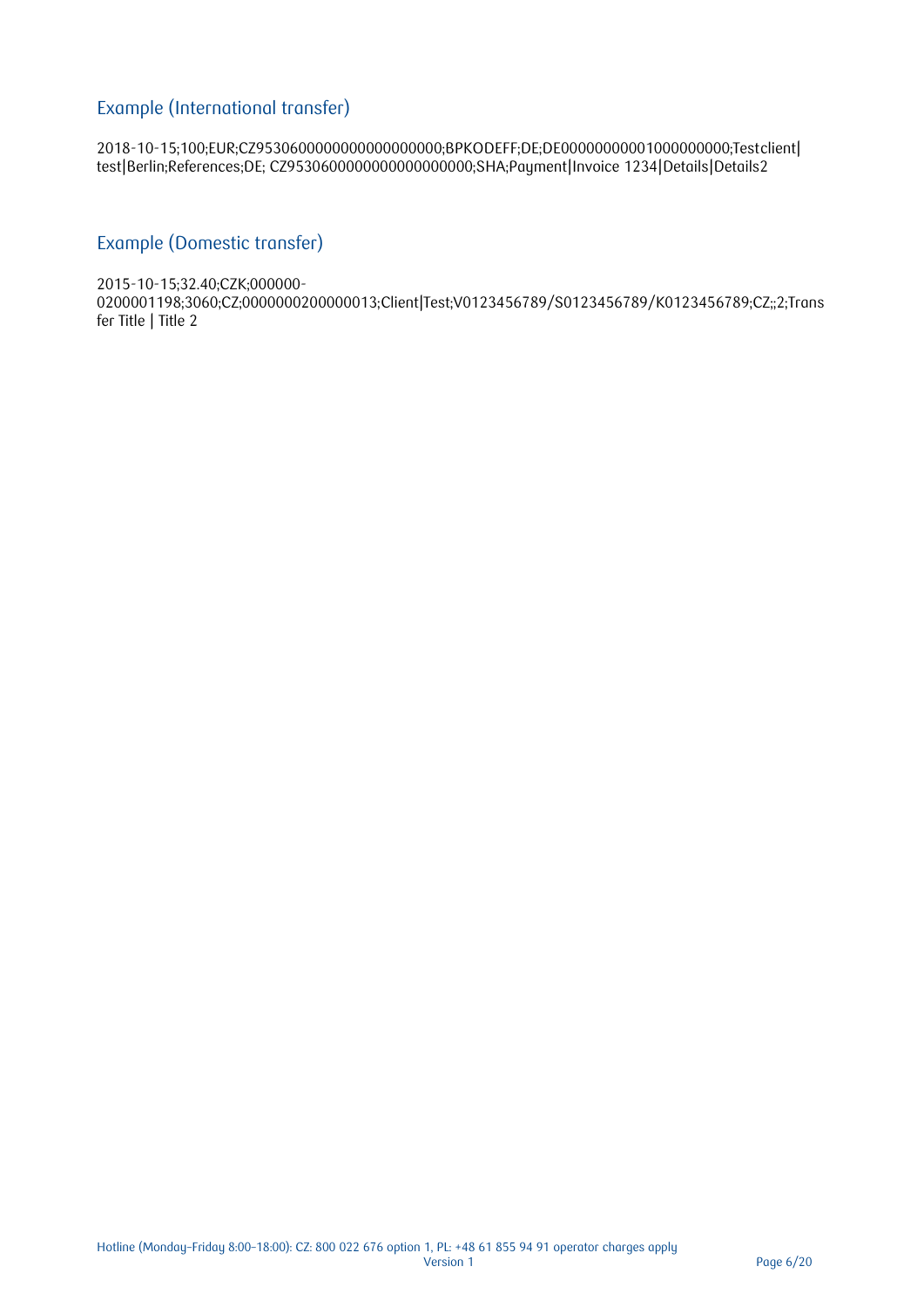## <span id="page-6-0"></span>MT103 File structure

The file structure and name should meet the following requirements:

- $\cdot$  The file can have any name;
- A single file cannot contain more than 5000 records;
- The file contains a header and information about individual instructions
- Lines are separated by the line break character <CR> <LF> (= Hex  $13 +$  Hex  $10$ );
- No line can consist only of a space or <CR> and <LF>;
- No line can start with "-" (dash), unless preceded by a space;
- Code page, as currently supported by iPKO biznes (ISO8859-2, CP-852, CP-1250, UTF-8);
- Permitted characters include: a b c d e f g h i j k l m n o p q r s t u v w x y z A B C D E F G H I J K L M N O P Q R S T U V W X Y Z 0 1 2 3 4 5 6 7 8 9 / -? : ()., ' + {} CR LF Space
- Curly brackets cannot be used in the message text. They can be used only as message block separators;
- Any prohibited characters (other than included in the list above) will be removed from the message.
- Diacritical characters will be converted to non-diacritical characters

#### <span id="page-6-1"></span>File format description

Format description:

- X alphanumeric character
- N number
- F fixed length
- V variable length

For example, X(3) means an alphanumeric field with a fixed length of 3 characters

Content of columns in the format description

- $M / O$  = mandatory / optional
- M = mandatory
- O = optional

#### <span id="page-6-2"></span>MT103 File structure

FIELD FIELD

| <b>NUMB</b><br>ER | <b>DESCRIPTION</b>                                                                                                                                                                                                                                                                    | M/O | <b>FORMAT</b> |
|-------------------|---------------------------------------------------------------------------------------------------------------------------------------------------------------------------------------------------------------------------------------------------------------------------------------|-----|---------------|
| $\frac{1}{2}$ 1:  | Originator's references                                                                                                                                                                                                                                                               | M   | $X(16)$ V     |
| :2:               | Aggregate amount of orders contained in the file (regardless of currency). An amount with<br>a decimal part (2 digits), separated by "," (comma).                                                                                                                                     | M   | $N(17)$ V     |
| 3:                | Number of payment orders                                                                                                                                                                                                                                                              | M   | $N(5)$ V      |
| :4:               | Originator bank's SWIFT code                                                                                                                                                                                                                                                          | M   | $X(11)$ V     |
| :5:               | Originator's name and address<br>The data may be recorded in several lines.<br>Each line must be separated by a line break character <cr><lf>. The data may be<br/>recorded in several lines.<br/>Each line must be separated by a line break character <cr><lf>.</lf></cr></lf></cr> | M   | $4*X(35)$ V   |
| :7:               | File name                                                                                                                                                                                                                                                                             | M   | $X(12)$ V     |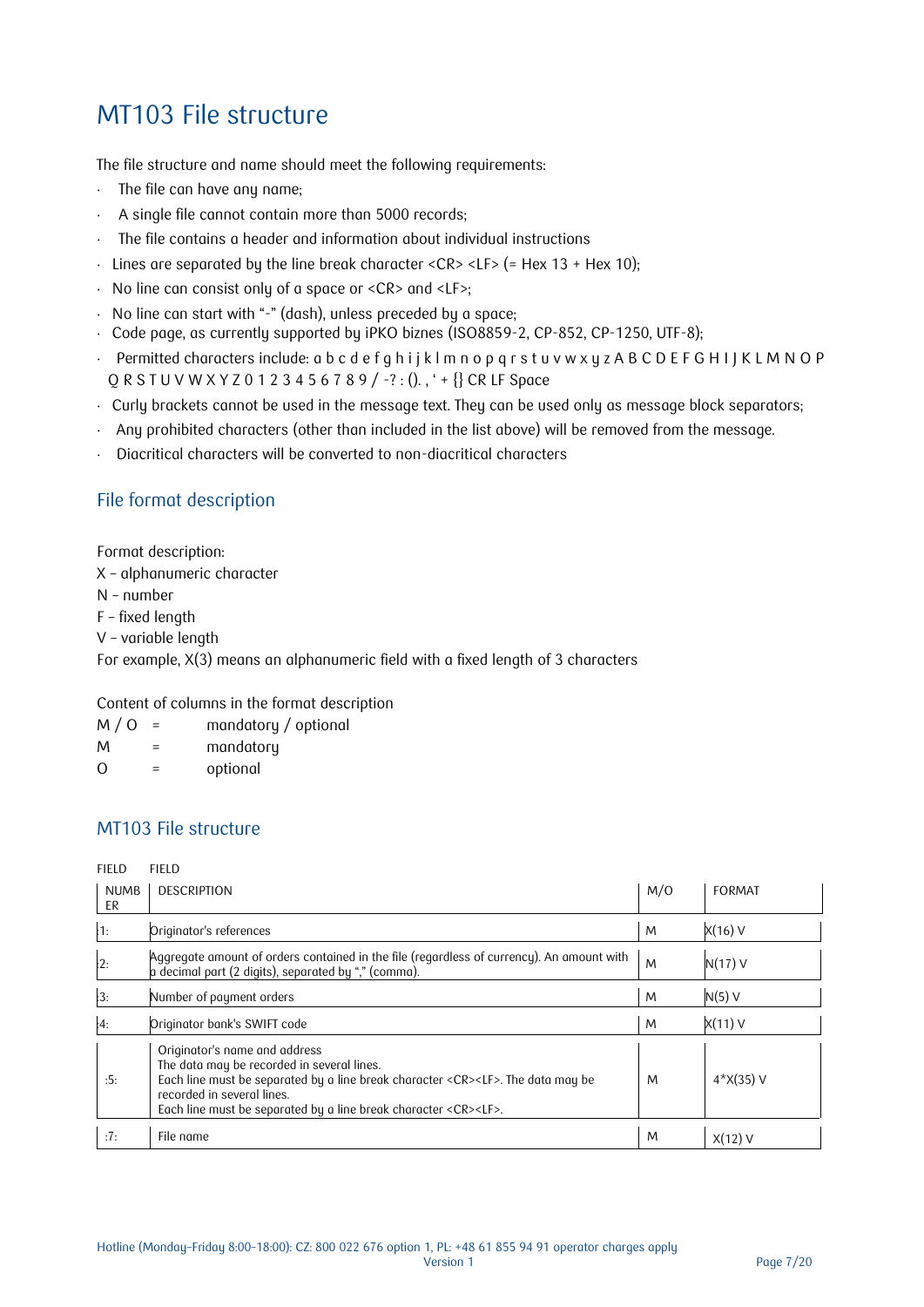| <b>FIELD</b>                                                                      | <b>FIELD</b>                                                                                                                                                                                                                                                                                                                                                                                                                                                                                                                                                  |                              |                                                                                                                          |
|-----------------------------------------------------------------------------------|---------------------------------------------------------------------------------------------------------------------------------------------------------------------------------------------------------------------------------------------------------------------------------------------------------------------------------------------------------------------------------------------------------------------------------------------------------------------------------------------------------------------------------------------------------------|------------------------------|--------------------------------------------------------------------------------------------------------------------------|
| <b>NUMBER</b>                                                                     | <b>DESCRIPTION</b>                                                                                                                                                                                                                                                                                                                                                                                                                                                                                                                                            | M/O                          | <b>FORMAT</b>                                                                                                            |
| :1:FO1                                                                            | 1:F01xxxxxxxxxxxxbbbttttttt<br>Originator bank's SWIFT code (unit number in KIR X(8)<br>XXXXXXXXXXXX<br>format + a fixed value "XXXX")<br>bbbb message serial number (generated automatically using digits from the<br>0001-9999 range)<br>tttttt serial number of the order in the message (generated automatically<br>using digits from the 000001-999999 range)                                                                                                                                                                                            | M                            | ${1:}F01$<br>xxxxxxxaxxxbbbbtttt<br>tt}                                                                                  |
| 2:1100                                                                            | 2:1100xxxxxxxxxxxxxy<br>counterparty bank's SWIFT code<br>XXXXXXXXXXXX<br>payment type - fixed N value                                                                                                                                                                                                                                                                                                                                                                                                                                                        | M                            | $2:1100$ xxxxxxxxxaxx<br>хY<br>1                                                                                         |
| 4:                                                                                | Beginning of order details                                                                                                                                                                                                                                                                                                                                                                                                                                                                                                                                    | M                            | ${4:}$                                                                                                                   |
| :20:                                                                              | Originator's references                                                                                                                                                                                                                                                                                                                                                                                                                                                                                                                                       | $\Omega$                     | $X(16)$ V                                                                                                                |
| :32A.                                                                             | Value date (YYMMDD),<br>Currency code (ISO),<br>Amount (decimal part (2 digits), separated by ","(comma))<br>The amount can be entered without a decimal point, acceptable format:<br>NN or NN,nn                                                                                                                                                                                                                                                                                                                                                             | M                            | $N(6)$ F<br>X(3) F<br>$N(15)$ V                                                                                          |
| :50:                                                                              | Originator's name and address<br>(lines of up to 35 characters, each separated by <cr><lf>)</lf></cr>                                                                                                                                                                                                                                                                                                                                                                                                                                                         | M                            | $4*35(X)$ V                                                                                                              |
| :520:<br>Sub-field<br>1:<br>Sub-field<br>2:<br>Sub-field<br>3:<br>Sub-field<br>4: | Additional payment details: originator's account, fee account, opposite<br>currency code, statistical code (14 digits), counterparty's country code,<br>counterparty's bank code<br>Originator's account <cr> <lf><br/>The account can be entered in local form<br/>- full (with or without dash)<br/>000000-0200001198<br/>0000000200001198<br/>- shortened<br/>200001198<br/>Fee account (for costs) <cr><lf><br/>Primary currency ISO code (PLN)<br/>Amount in primary currency (decimal part (2 digits), separated by<br/>","(comma))</lf></cr></lf></cr> | M<br>$\circ$<br>$\mathbf{I}$ | $X(34) V$ or $X(17) V$<br>$X(34) V$ or $X(17) V$<br>X(3) F<br>$N(15)$ V<br>$N(14)$ V<br>X(1)<br>X(2) F<br>X(1)<br>X(2) F |
| :57A.                                                                             | SWIFT code of the counterparty's bank or counterparty's bank identifier or a<br>four-digit bank code for domestic transfers.                                                                                                                                                                                                                                                                                                                                                                                                                                  | M                            | $X(11) V$ or 4n<br>for the settlement<br>number of the Czech<br>banks                                                    |
| :57D:                                                                             | Counterparty's bank name and address. The order is executed only on the<br>basis of the value in the 57A field; the 57D field will be ignored.                                                                                                                                                                                                                                                                                                                                                                                                                | $\mathcal O$                 | $4*X(35) V$                                                                                                              |
| :59:<br>$Sub-$<br>field 1:                                                        | Counterparty's account number, name and address<br>"/" (Slash)                                                                                                                                                                                                                                                                                                                                                                                                                                                                                                | M                            | X(1) F                                                                                                                   |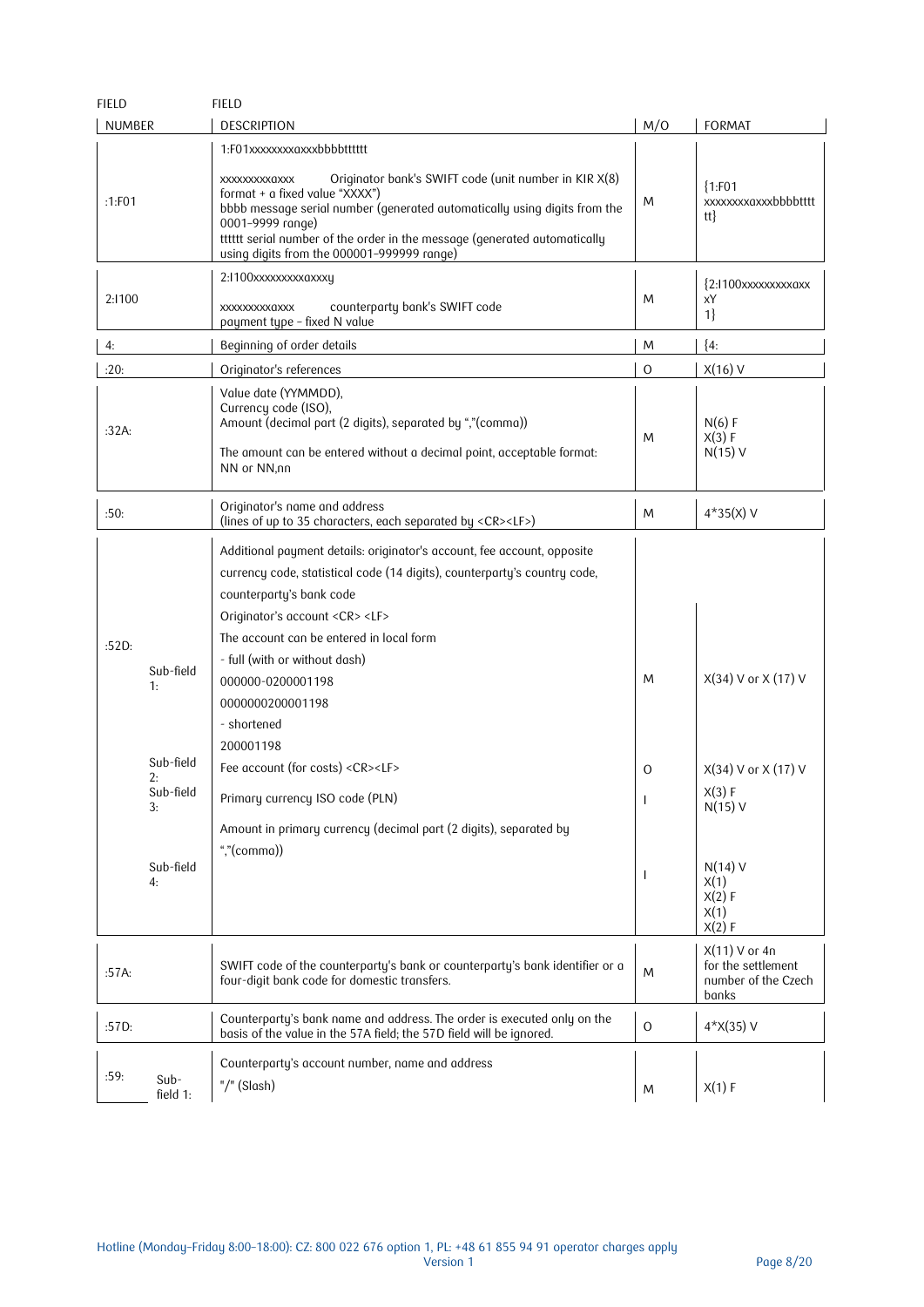| Counterparty's account number.<br>For domestic transaction, an account in local form can be used<br>- full (with or without dash)<br>000000-0200001198<br>0000000200001198<br>- shortened<br>200001198                                                                                                                                                                                                                                                                                                                                                                                                                                                                         | M                                                                                                                                                | $X(34)$ V<br>$4 \times (35)$ V         |
|--------------------------------------------------------------------------------------------------------------------------------------------------------------------------------------------------------------------------------------------------------------------------------------------------------------------------------------------------------------------------------------------------------------------------------------------------------------------------------------------------------------------------------------------------------------------------------------------------------------------------------------------------------------------------------|--------------------------------------------------------------------------------------------------------------------------------------------------|----------------------------------------|
| Payment details (max. 44 lines of 35 characters each. Individual lines are<br>separated by <cr><lf>)<br/>For domestic transfers, this field may be left blank.</lf></cr>                                                                                                                                                                                                                                                                                                                                                                                                                                                                                                       | M                                                                                                                                                | $4*X(35) V$                            |
| Cost settlement<br>BN1:<br>0 The fees charged by the originator's bank are paid by the originator, other<br>costs are borne by the beneficiary of the paymentBN2:<br>1 bank fees are charged to the counterparty<br>OUR:<br>2 all costs are borne by the originator.<br>The following mapping will be used to recognise cost settlements:<br>$BN1 = SHA$<br>$BN2 = BEN$<br>$OUR = OUR$                                                                                                                                                                                                                                                                                         | M                                                                                                                                                | X(3) F                                 |
| Payment instruction (6 lines)<br>Individual lines are separated by <cr><lf>.<br/>Directions (max. four two-digit values separated by a space (ASCII 32))<br/>(second two-digit pair should indicate the mode of execution)<br/>01 Payment for the counterparty only,<br/>02 Payment by cheque only,<br/>04 Payment only after identification,<br/>06 Notification to the counterparty bank by phone,<br/>07 Notification to the counterparty bank by fax,<br/>09 Notification to the counterparty by phone,<br/>10 Notification to the counterparty by fax.<br/>Domestic transfer in urgent mode after adding [EXPRESS]<br/>Additional information again. Field 52D:</lf></cr> | M<br>$\circ$<br>$\mathbf 0$                                                                                                                      | $4*N(2) F$<br>$X(35)$ V<br>$4*35(X)$ V |
| End of payment details                                                                                                                                                                                                                                                                                                                                                                                                                                                                                                                                                                                                                                                         | M                                                                                                                                                | -}                                     |
|                                                                                                                                                                                                                                                                                                                                                                                                                                                                                                                                                                                                                                                                                | field 2:<br>Any spaces will be deleted.<br>field 3:<br>Sub-field<br>Sub-field<br>Sub-field<br>(max. four lines separated by <cr><lf>).</lf></cr> | M                                      |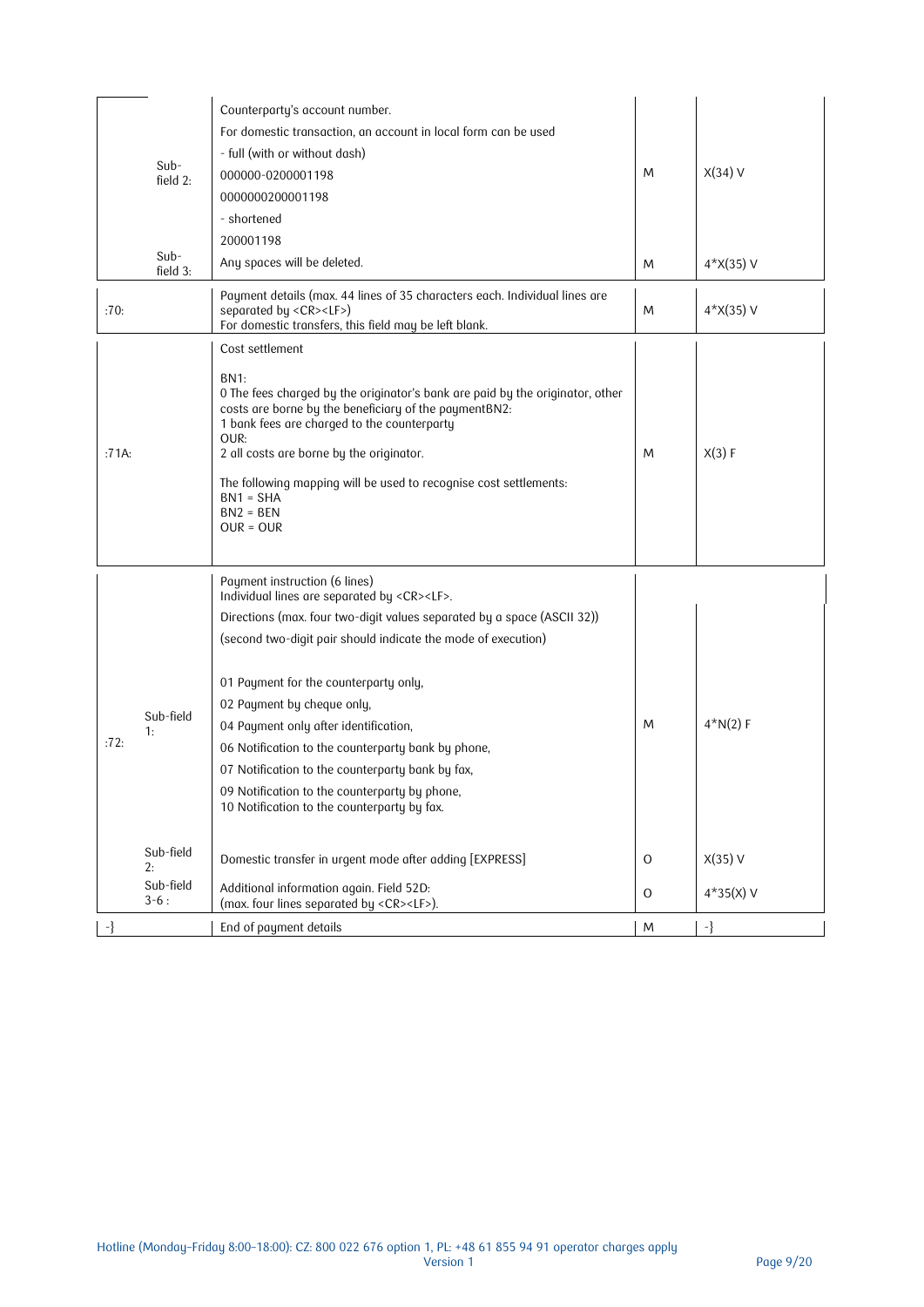#### <span id="page-9-0"></span>Example (International transfer)

```
:01:1234567890 
:02:200.00 
:03:2
:04:BPKOCZPP
:05:ORIGINATOR'S NAME AND ADDRESS 
:07:
{1:F013060XXXXXXXX0000000001}{2:I1000BPKOXXXXXN1}{4:
:20:201811150001
:32A:181115EUR0000100,00
:50:ORIGINATOR'S NAME AND ADDRESS 1 
ORIGINATOR'S NAME AND ADDRESS 2 
ORIGINATOR'S NAME AND ADDRESS 3 
:52D:CZ4930600000000000000000
CZ4930600000000000000000
PLN400,00
PL PL
:57A:BPKOPLPW 
:57D:PKO BANK POLSKI 
X
X
X
:59:/PL34102000000000000000000005 
BENEFICIARY'S NAME AND ADDRESS 1
BENEFICIARY'S NAME AND ADDRESS 2 
X 
X 
:70:PAYMENT DETAILS 1
PAYMENT DETAILS 2
PAYMENT DETAILS 3
:71A:BN1
:72:01 00 00 00 
-}{1:F013060XXXXXXXX0000000001}{2:I1000BPKOXXXXXN1}{4:
:20:201811150001
:32A:181115PLN0000100,00
:50:ORIGINATOR'S NAME AND ADDRESS 1 
ORIGINATOR'S NAME AND ADDRESS 2 
ORIGINATOR'S NAME AND ADDRESS 3 
:52D:CZ4930600000000000000000
CZ49306000000000000000000
PLN400,00
PL PL
:57A:BPKOPLPW 
:57D:PKO BANK POLSKI 
X
X
X
:59:/PL34102000000000000000000005 
BENEFICIARY'S NAME AND ADDRESS 1.
BENEFICIARY'S NAME AND ADDRESS 2 
X
```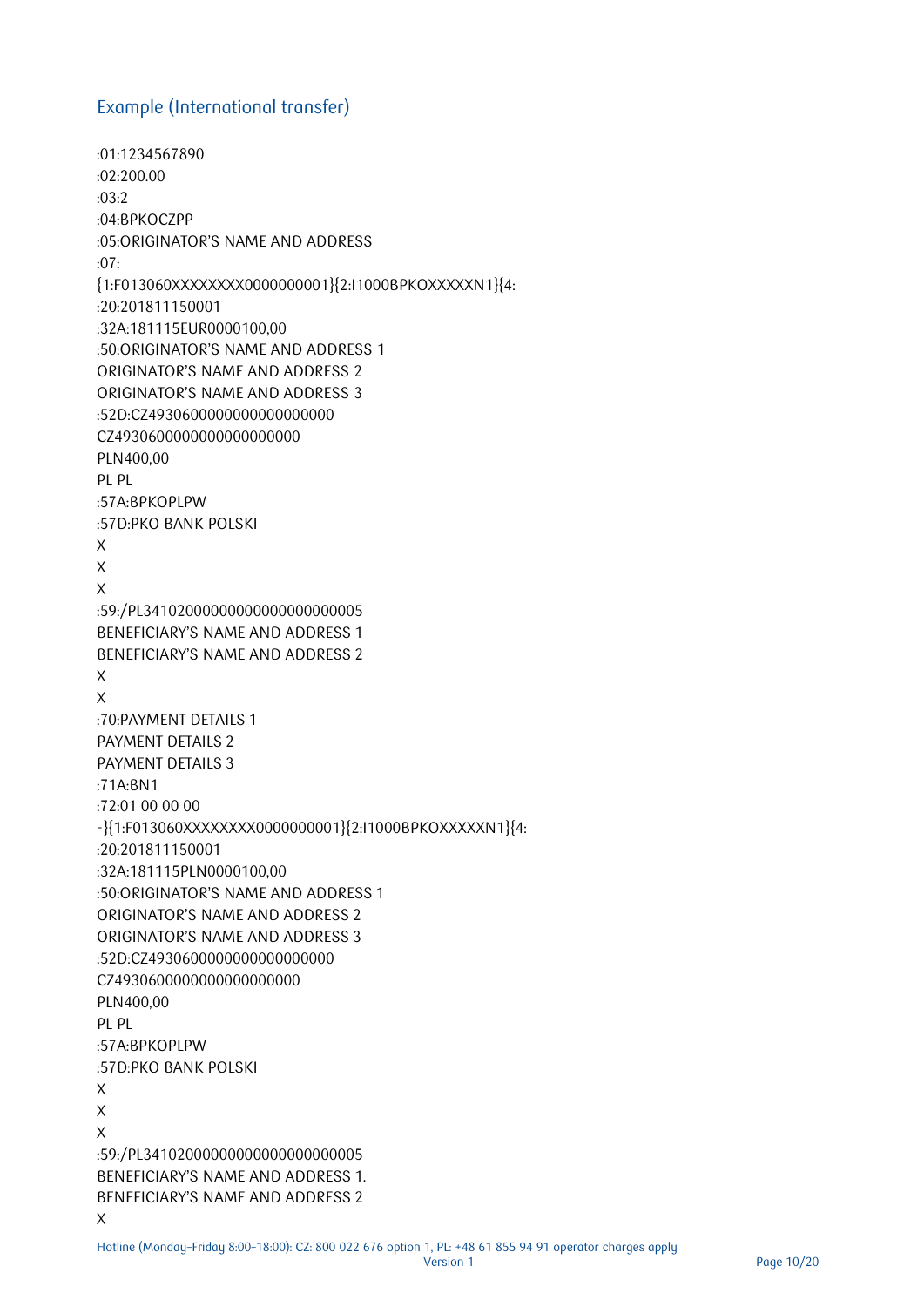X :70:PAYMENT DETAILS 1 PAYMENT DETAILS 2 PAYMENT DETAILS 3 :71A:BN1 :72:00 00 00 00 /000/OTHER -}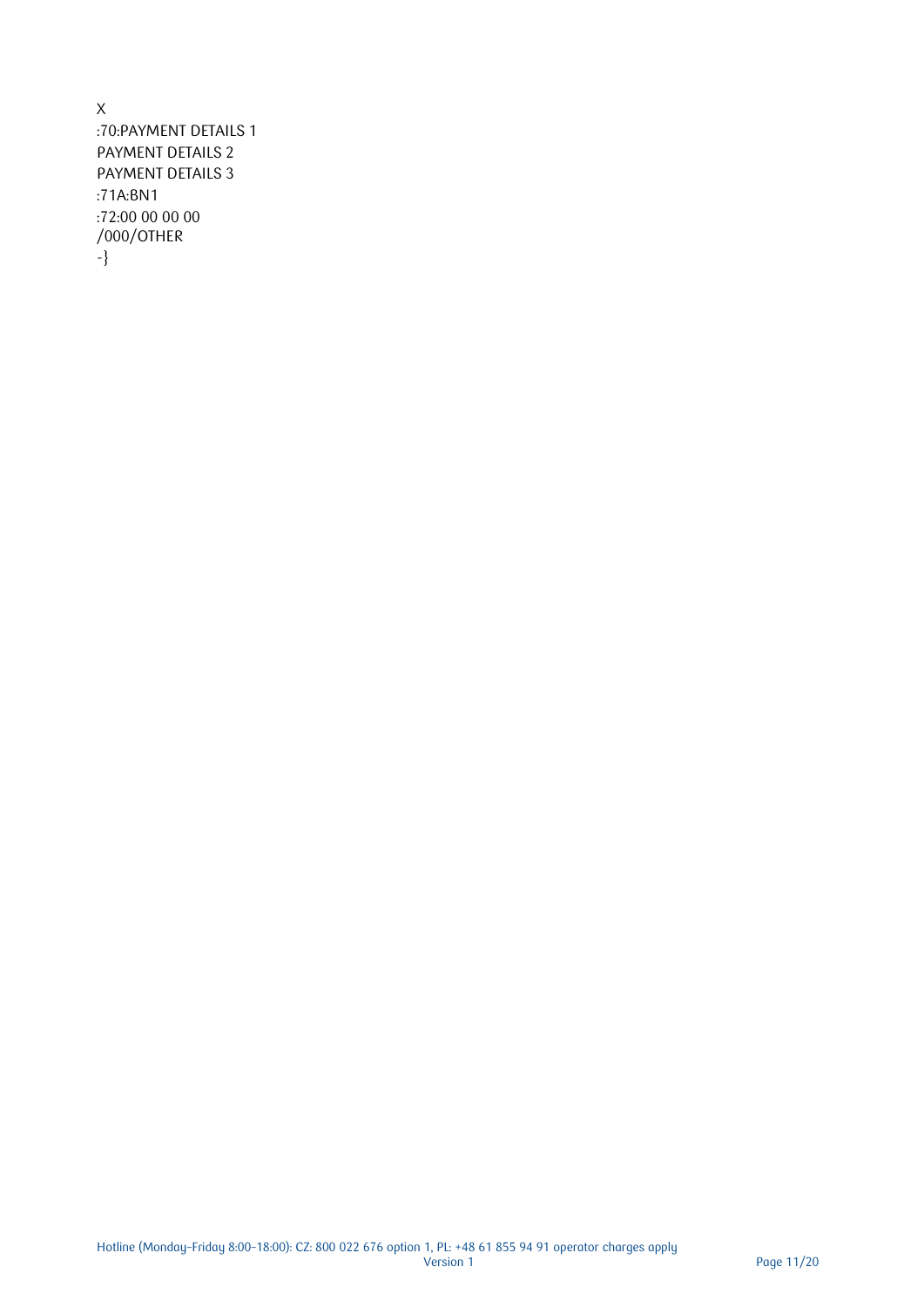## <span id="page-11-0"></span>XML ISO20022 File structure

The XML ISO20022 (pain.001.001.07) format is used for executing the following types of transfer orders:

- Domestic transfer,
- SEPA transfer,
- . International transfers executed otherwise than by SEPA.

Diacritical characters will be converted to non-diacritical characters

#### <span id="page-11-1"></span>**Notation**

| <b>ELEMENT NAME</b>            | <b>DESCRIPTION</b>                                                                                                                                                                                                                                                                                                                           |  |  |
|--------------------------------|----------------------------------------------------------------------------------------------------------------------------------------------------------------------------------------------------------------------------------------------------------------------------------------------------------------------------------------------|--|--|
| <b>XML Element</b>             | Defines the name of the XML element. Label names used follow the ISO20022<br>standard. Nesting is shown using the $+$ signs.                                                                                                                                                                                                                 |  |  |
| Content of columns             | M<br>mandatory<br>$\circ$<br>optional<br>$\equiv$<br>C<br>conditional                                                                                                                                                                                                                                                                        |  |  |
| Field format                   | $n$ - only digits are permitted (0-9)<br>a - only upper case letters are permitted (A-Z)<br>$x$ - any character<br>c - only upper case letters and digits are permitted (A-Z), (0-9)<br>d - decimal number<br>! - fixed length<br>[] - optional value                                                                                        |  |  |
| Date format                    | ISO Date YYYY-MM-DD<br>ISO Date and time YYYY-MM-DDThh:mm:ss                                                                                                                                                                                                                                                                                 |  |  |
| Permitted characters           | An order can contain the following characters:<br>- upper and lower case letters;<br>- digits;<br>- special characters:<br>- Polish diacritics<br>$/ - ? : 0.$ , "+<br>Space                                                                                                                                                                 |  |  |
| Unidentified fields            | Unidentified fields will be ignored                                                                                                                                                                                                                                                                                                          |  |  |
| Fields appearing on two levels | If a field is present at the level of payments and individual orders, only one of<br>these fields needs to be populated. The value entered in the individual order takes<br>precedence.                                                                                                                                                      |  |  |
| Block message?                 | Information about individual transactions in the account is grouped into blocks,<br>which should meet the following conditions:<br>- each block consists of a header and at least one record;<br>- each block has a unique identifier assigned. The identifier appears in the header<br>of each block in the "Message Identification" field. |  |  |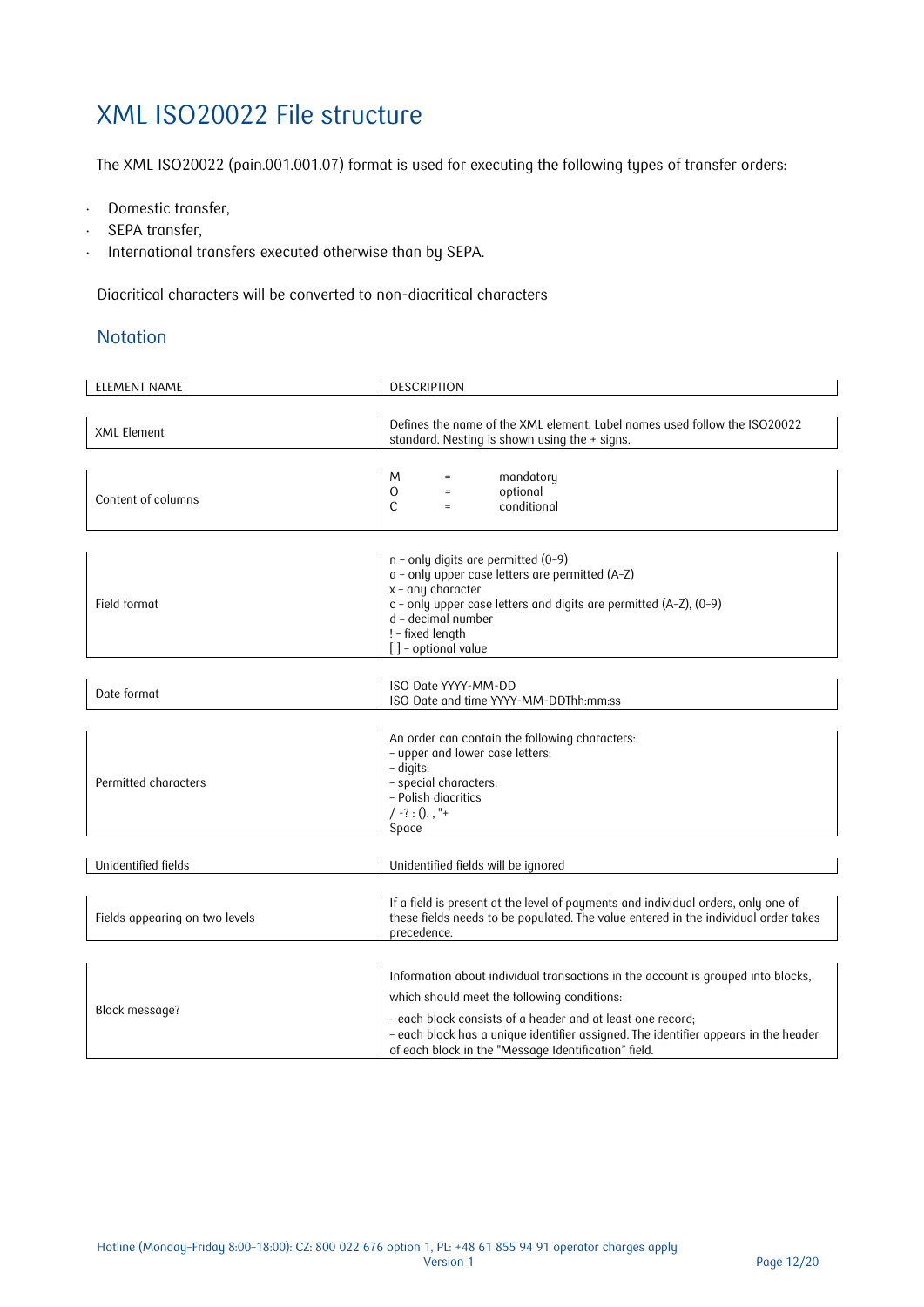#### <span id="page-12-0"></span>Message structure

| <b>ELEMENT NAME</b>     | CHARACTERISTIC                                                                                                                                                                                                                                                                                                                                                                                                                                                                                                                                                 |
|-------------------------|----------------------------------------------------------------------------------------------------------------------------------------------------------------------------------------------------------------------------------------------------------------------------------------------------------------------------------------------------------------------------------------------------------------------------------------------------------------------------------------------------------------------------------------------------------------|
|                         |                                                                                                                                                                                                                                                                                                                                                                                                                                                                                                                                                                |
| Group header            | mandatory block<br>appears only once<br>contains a message header consisting of a date and a unique identifier.                                                                                                                                                                                                                                                                                                                                                                                                                                                |
|                         |                                                                                                                                                                                                                                                                                                                                                                                                                                                                                                                                                                |
| Payment information     | mandatory block<br>can appear multiple times<br>contains transactions as part of payments from one source (debited) account<br>contains the execution date common to all transfers within the block<br>can contain an account for settlement of fees for all transfers within the block<br>can indicate who will cover the charges for all transfers within the block<br>can contain a SEPA marker for all transfers within the block                                                                                                                          |
| Transaction information | mandatory block<br>can appear multiple times within a single block of Payment Information type.<br>contains data of the other party to a single transaction<br>can contain an account for settlement of fees for a single transaction (takes precedence<br>over the marker in Payment Information)<br>can contain the party who will cover the fees for a single transaction (takes precedence<br>over the marker in Payment Information)<br>can contain the SEPA marker for a single transaction (takes precedence over the marker<br>in Payment Information) |

### <span id="page-12-1"></span>Recognition of transaction types

| ELEMENT NAME              | CHARACTERISTICS                                                                                                                                                                                                                                                                                                                                 |
|---------------------------|-------------------------------------------------------------------------------------------------------------------------------------------------------------------------------------------------------------------------------------------------------------------------------------------------------------------------------------------------|
|                           | Czech bank code in one of the following fields:<br>+PmtInf<br>++CdtTrfTxInf<br>+++CdtrAgt<br>++++FinInstnId<br>$++++BICFI$                                                                                                                                                                                                                      |
| Domestic transaction      | Or code of the Czech bank in the field:<br>+PmtInf<br>++CdtTrfTxInf<br>+++CdtrAgt<br>++++FinInstnId<br>+++++ClrSysMmbId<br>++++++Mmbld                                                                                                                                                                                                          |
|                           | Currency: CZK.                                                                                                                                                                                                                                                                                                                                  |
| International transaction | Foreign bank code required (5th and 6th letter other than CZ) in field<br>+PmtInf<br>++CdtTrfTxInf<br>+++CdtrAgt<br>++++FinInstnId<br>$+++++BICFI$<br>or<br>Czech BIC (other than PKO BIC) in field:<br>+PmtInf<br>++CdtTrfTxInf<br>+++CdtrAgt<br>$++++FinInstnId$<br>$+++++BICFI$<br>or<br>9-digit fedwire code/ ABA Code in field:<br>+PmtInf |

Hotline (Monday–Friday 8:00–18:00): CZ: 800 022 676 option 1, PL: +48 61 855 94 91 operator charges apply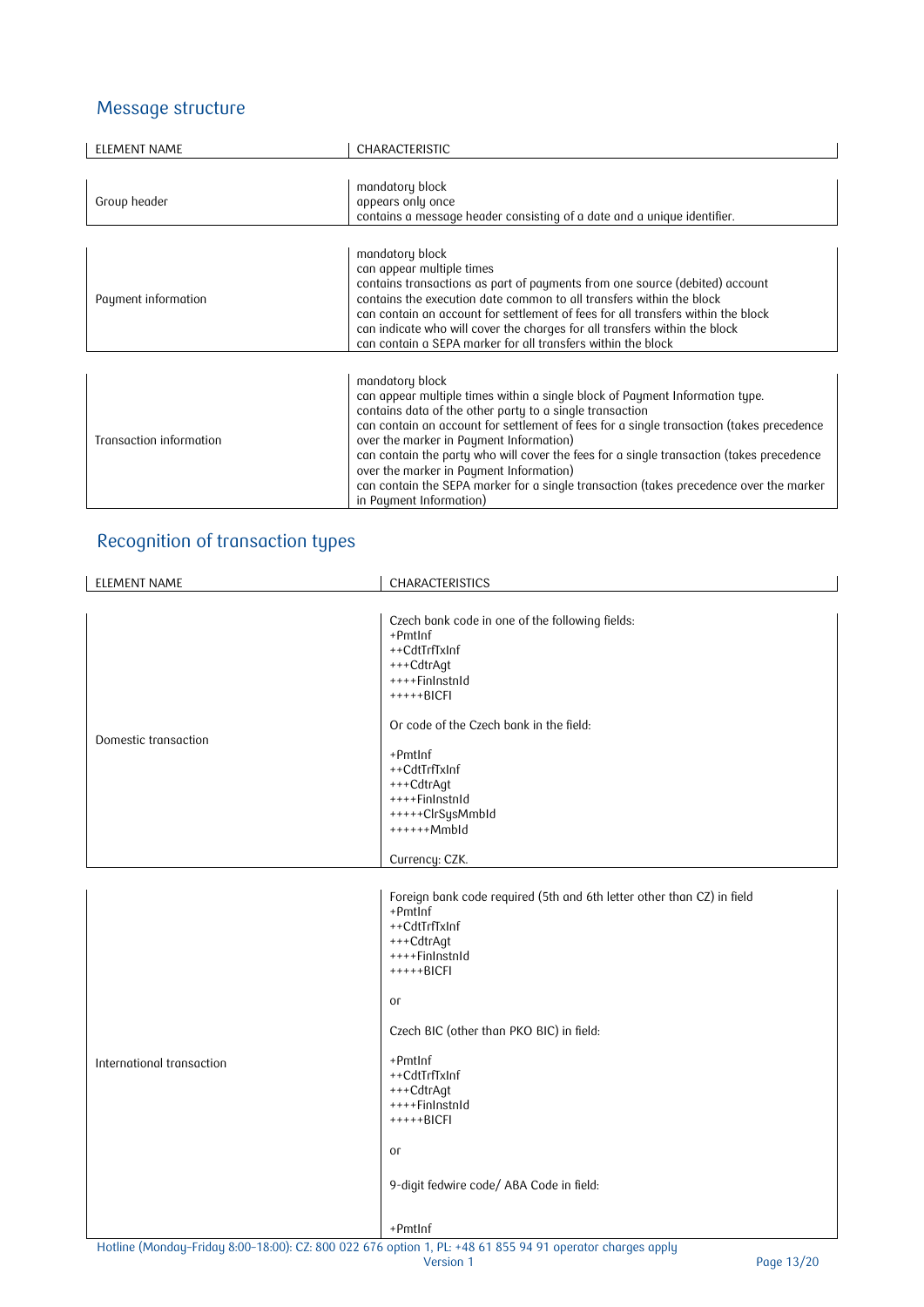|                      | ++CdtTrfTxInf                                                                                                                                                                                                                                                                                                                                                                                                                                                                                                                                                                                                                                                                                                                                                                                         |
|----------------------|-------------------------------------------------------------------------------------------------------------------------------------------------------------------------------------------------------------------------------------------------------------------------------------------------------------------------------------------------------------------------------------------------------------------------------------------------------------------------------------------------------------------------------------------------------------------------------------------------------------------------------------------------------------------------------------------------------------------------------------------------------------------------------------------------------|
|                      | +++CdtrAgt                                                                                                                                                                                                                                                                                                                                                                                                                                                                                                                                                                                                                                                                                                                                                                                            |
|                      | ++++FinInstnId                                                                                                                                                                                                                                                                                                                                                                                                                                                                                                                                                                                                                                                                                                                                                                                        |
|                      | +++++ClrSysMmbId                                                                                                                                                                                                                                                                                                                                                                                                                                                                                                                                                                                                                                                                                                                                                                                      |
|                      | $++++Mmbld$                                                                                                                                                                                                                                                                                                                                                                                                                                                                                                                                                                                                                                                                                                                                                                                           |
|                      | And a currency other than CZK                                                                                                                                                                                                                                                                                                                                                                                                                                                                                                                                                                                                                                                                                                                                                                         |
| <b>SEPA Transfer</b> | Unless indicated otherwise on the import screen, a fixed "SEPA" value is required<br>in the marker<br>$+PmtInf$<br>++PmtTpInf<br>$+++SvcLvl$<br>$+++Cd$<br>(if the marker is to relate to all transfers within the block)<br>or<br>$+PmtInf$<br>++CdtTrfTxInf<br>+++PmtTpInf<br>$++++SvcLvl$<br>$+++++Cd$<br>(if the marker is to relate to a single transaction)<br>Account number required in the IBAN format:<br>$+PmtInf$<br>++CdtTrfTxInf<br>+++CdtAcct<br>$+++1d$<br>$***+BAN$<br>EUR currency required:<br>'+PmtInf<br>++CdtTrfTxInf<br>$+++Amt$<br>++++InstdAmt<br>SHAR cost clause required:<br>+PmtInf<br>++ChrgBr<br>(if the marker is to relate to all transfers within the block)<br>or<br>+PmtInf<br>++CdtTrfTxInf<br>+++ChrgBr<br>(if the marker is to relate to a single transaction) |

### <span id="page-13-0"></span>File format – Group header

| <b>NAMF</b>                                                                | <b>XMI FIFMFNT</b><br><b>NAMF</b> | Format                        | M/O/C | ADDITIONAL INFORMATION                                                                                               |
|----------------------------------------------------------------------------|-----------------------------------|-------------------------------|-------|----------------------------------------------------------------------------------------------------------------------|
| Unique identifier of the message<br>GroupHeader /Message<br>Identification | +GrpHdr<br>++Msqld                | 35x                           | M     | Ignored value. The tag is mandatory, but can<br>be populated with any value.                                         |
| Block creation date and time<br>GroupHeader / CreationDateTime             | +GrpHdr<br>++CreDtTm              | <b>ISO</b><br><b>DateTime</b> | M     | Ignored value. The tag is mandatory, but can<br>be populated with any value.                                         |
| Number of transactions<br>GroupHeader/NumberOfTransactions                 | +GrpHdr<br>$+$ +NbOfTxs           | 15d                           | M     | The tag is mandatory.<br>Validation if the number entered is consistent<br>with the number of transfers in the file. |
| Originator's identifier                                                    | +GrpHdr                           | 8п                            | M     | Ignored value. The tag is mandatory, but can                                                                         |

Hotline (Monday–Friday 8:00–18:00): CZ: 800 022 676 option 1, PL: +48 61 855 94 91 operator charges apply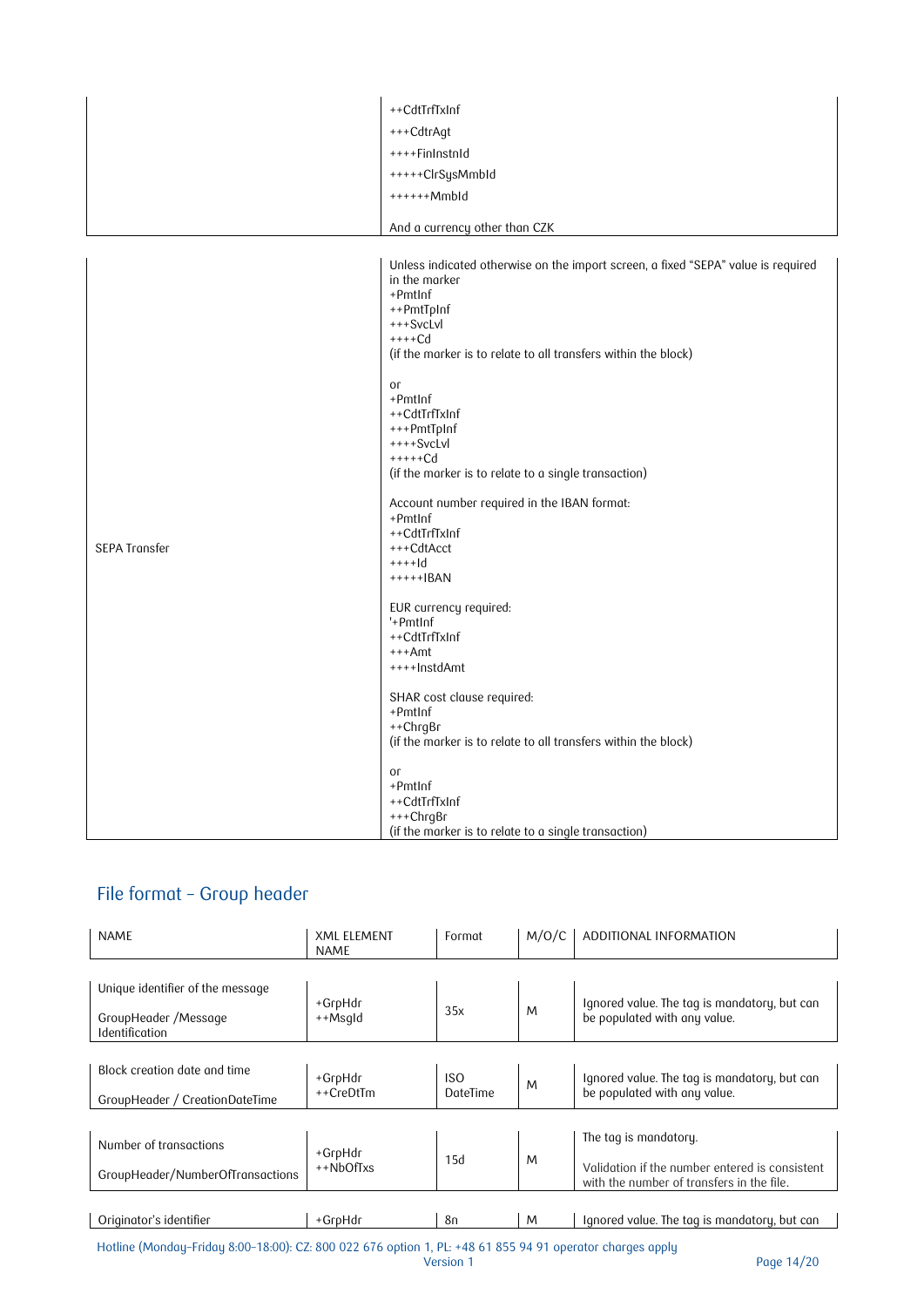| GroupHeader/InitiatingParty/Identifi<br>cation/PrivateIdentification/Other/Id<br>entification | ++InitgPty<br>$+++Id$<br>$+++PPrvtld$<br>$++++0$ thr<br>$+ + + + + +  d$ |  | be populated with any value. |
|-----------------------------------------------------------------------------------------------|--------------------------------------------------------------------------|--|------------------------------|
| or                                                                                            |                                                                          |  |                              |
| GroupHeader/InitiatingParty/Identifi                                                          | or                                                                       |  |                              |
| cation/OrganisationIdentification/Ot                                                          | +GrpHdr                                                                  |  |                              |
| her/Identification                                                                            | ++InitgPty                                                               |  |                              |
|                                                                                               | $+++Id$                                                                  |  |                              |
|                                                                                               | $+++O$ rgld                                                              |  |                              |
|                                                                                               | $++++0$ thr                                                              |  |                              |
|                                                                                               | $+ + + + + +  d$                                                         |  |                              |

### <span id="page-14-0"></span>Format – Payment Information

| <b>FIELD NAME</b>                                                                                                             | <b>XML ELEMENT</b><br>NAME                                  | Format                                                   | M/O/C        | ADDITIONAL INFORMATION                                                                                                                                                                                                                                                  |
|-------------------------------------------------------------------------------------------------------------------------------|-------------------------------------------------------------|----------------------------------------------------------|--------------|-------------------------------------------------------------------------------------------------------------------------------------------------------------------------------------------------------------------------------------------------------------------------|
| Unique payment identifier<br>PaymentInformation/PaymentInformat                                                               | $+PmtInf$<br>++PmtInfId                                     | 35x                                                      | M            | Ignored value. The tag is mandatory, but<br>can be populated with any value.                                                                                                                                                                                            |
| ionIdentification                                                                                                             |                                                             |                                                          |              |                                                                                                                                                                                                                                                                         |
| Payment type<br>PaymentInformation/PaymentMethod                                                                              | $+PmtInf$<br>++PmtMtd                                       | 3!a                                                      | M            | Fixed value required: TRF                                                                                                                                                                                                                                               |
| SEPA transaction marker<br>PaymentInformation/PaymentTypeInfo<br>rmation/ServiceLevel/Code                                    | $+PmtInf$<br>++PmtTpInf<br>+++SvcLvl<br>$+++Cd$             | 4c                                                       | C            | SEPA value.<br>The field appears at the level of payment or<br>an individual transfer. If both fields are<br>populated, the value specified at the<br>transfer takes precedence.                                                                                        |
| Execution date<br>PaymentInformation/RequestedExecuti<br>onDate                                                               | $+PmtInf$<br>++RegdExctnDt                                  | <b>ISO</b> Date                                          | M            | Execution date for all transactions<br>instructed within a particular payment.                                                                                                                                                                                          |
| Originator's name<br>PaymentInformation/Debtor/Name                                                                           | $+PmtInf$<br>++Dbtr<br>$***Nm$                              | 70x                                                      | M            | Ignored value. The tag is mandatory, but<br>can be populated with any value.                                                                                                                                                                                            |
| Originator's account number in the<br><b>IBAN</b> format<br>PaymentInformation/DebtorAccount/I<br>dentification/IBAN          | $+Pmtlnf$<br>++DbtrAcct<br>$+++Id$<br>$+++$ $+BAN$          | 28x                                                      | $\mathsf{C}$ | One of two account types is required:<br>IBAN or BBAN. If both values are specified,<br>IBAN takes precedence.                                                                                                                                                          |
| Originator's account number<br>in the BBAN format<br>PaymentInformation/DebtorAccount/I<br>dentification/Other/Identification | +PmtInf<br>++DbtrAcct<br>$++$ -Id<br>$***+Othr$<br>$++++ d$ | 26!n<br>Additional<br>validation to<br>Czech BBAN<br>17x | C            | One of two account types is required:<br>IBAN or BBAN. If both values are specified,<br>IBAN takes precedence.<br>Additionally, support of accounts in the<br>Certis format. Full and shortened form.<br>Example:<br>Full - 123456-1234567890<br>Shortened - 1234567890 |
| Originator's bank BIC code<br>DebtorAgent/FinancialInstitutionIdentif<br>ication/BICFI                                        | $+Pmtlnf$<br>++DbtrAqt<br>+++FinInstnId<br>$***+BICFI$      | 4!a2!a2!c[3!c                                            | $\mathsf{C}$ | One of two identifiers is required: BIC or<br>sort code.<br>BICFI=BIC                                                                                                                                                                                                   |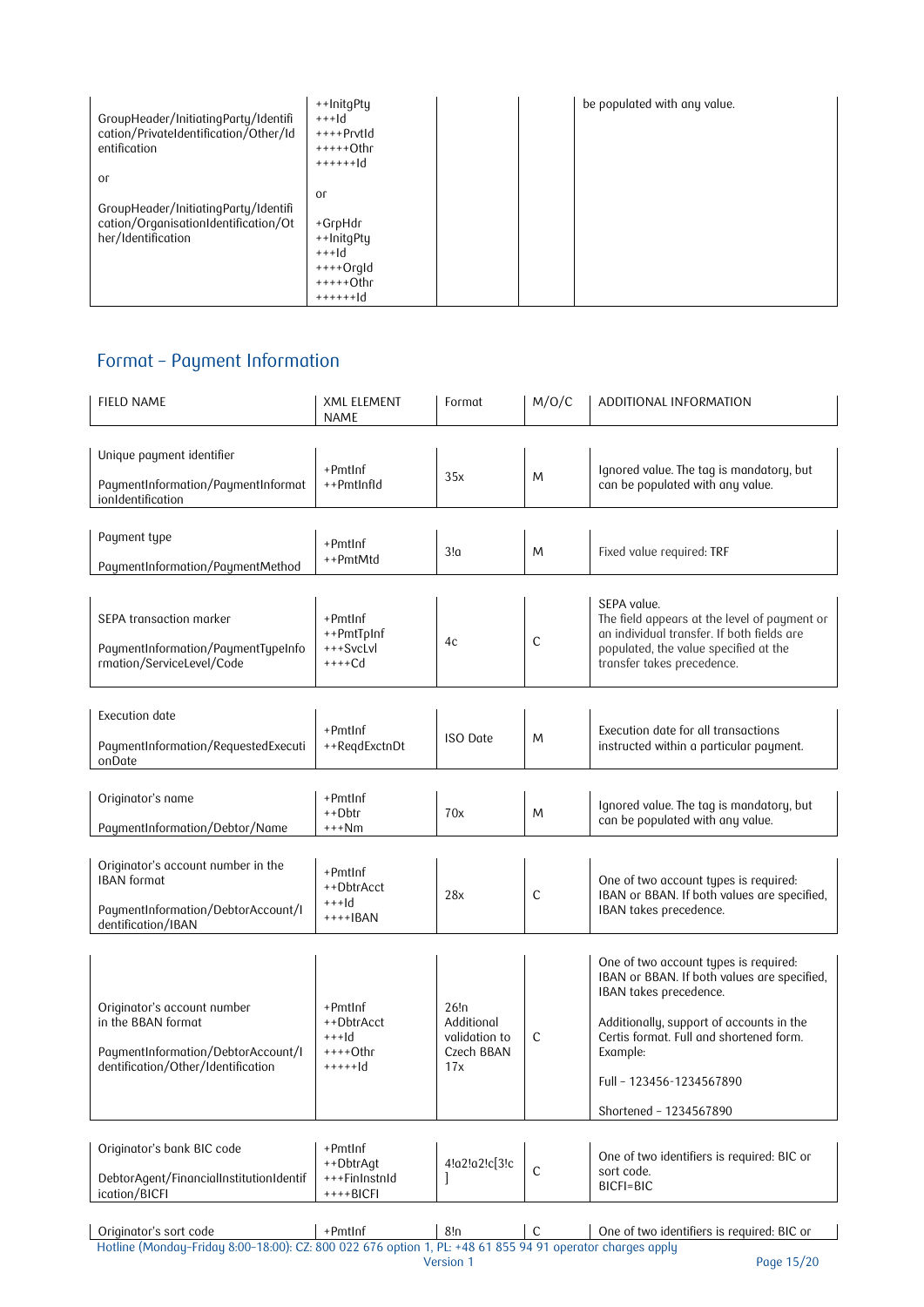| DebtorAgent/FinancialInstitutionIdentif<br>ication/ClearingSystemMemberIdentifi<br>cation/MemberIdentification                  | ++DbtrAgt<br>+++ClrSysMmbId<br>$+++Mmbld$                 |      |               | sort code.                                                                                                                                                                                                                                                                                                                                                                                                                                                                                                                                                                                                                                                                                                                                                                                                                                                                                  |
|---------------------------------------------------------------------------------------------------------------------------------|-----------------------------------------------------------|------|---------------|---------------------------------------------------------------------------------------------------------------------------------------------------------------------------------------------------------------------------------------------------------------------------------------------------------------------------------------------------------------------------------------------------------------------------------------------------------------------------------------------------------------------------------------------------------------------------------------------------------------------------------------------------------------------------------------------------------------------------------------------------------------------------------------------------------------------------------------------------------------------------------------------|
| Cost clause<br>PaymentInformation/ChargeBearer                                                                                  | +PmtInf<br>++ChrgBr                                       | 4!a  | C             | The field appears at the level of payment or<br>an individual transfer. If both fields are<br>populated, the value specified at the<br>transfer takes precedence.<br>Possible values:<br>DEBT - the originator covers the charges of<br>the originator's bank and third party banks<br>(OUR)<br>CRED - the beneficiary covers the charges<br>of the originator's bank and third party<br>banks (BEN)<br>SHAR - the originator covers the charges<br>of the originator's bank and the beneficiary<br>covers the charges of third party banks<br>(SHA)<br>SLEV - value acceptable for the SEPA<br>mode, indicates transmitting the<br>transaction with the SHAR clause.<br>If a SEPA transfer is ordered, the field may<br>not appear in the file. If this is the case, the<br>SHAR clause will be transmitted.<br>If the transaction is not marked as SEPA,<br>the field is still mandatory. |
| Account for fees and charges<br>in the IBAN format<br>PaymentInformation/ChargesAccount<br>/Identification/IBAN                 | +PmtInf<br>++ChrgsAcct<br>$++$ -Id<br>$+++IBAN$           | 28x  | $\mathcal{O}$ | If the field is not populated, both for the<br>IBAN and BBAN formats, the fee will be<br>collected from the account used for<br>making the transfer. If both values are<br>specified, IBAN takes precedence.                                                                                                                                                                                                                                                                                                                                                                                                                                                                                                                                                                                                                                                                                |
| Account for fees and charges<br>in the BBAN format<br>PaymentInformation/ChargesAccount<br>/Identification/Other/Identification | +PmtInf<br>++ChrgsAcct<br>$+++Id$<br>++++Othr<br>$++++1d$ | 26!n | $\Omega$      | If the field is not populated, both for the<br>IBAN and BBAN formats, the fee will be<br>collected from the account used for<br>making the transfer. If both values are<br>specified, IBAN takes precedence.<br>Additionally, support of accounts in the<br>Certis format. Full and shortened form.<br>Example:<br>Full - 123456-1234567890<br>Shortened - 1234567890                                                                                                                                                                                                                                                                                                                                                                                                                                                                                                                       |

### <span id="page-15-0"></span>Format – Transaction information

| <b>FIELD NAME</b>                                                                                                                                                 | <b>XML NAME</b>                                          | Format | M/O/C | ADDITIONAL INFORMATION                                                                                                                                                                                                                                                                                                                                                                                     |
|-------------------------------------------------------------------------------------------------------------------------------------------------------------------|----------------------------------------------------------|--------|-------|------------------------------------------------------------------------------------------------------------------------------------------------------------------------------------------------------------------------------------------------------------------------------------------------------------------------------------------------------------------------------------------------------------|
| Fnd-To-Fnd identifier<br>(Originator's reference)<br>PaymentInformation/CreditTransferTra<br>nsactionInformation/PaymentIdentific<br>ation/EndToEndIdentification | +PmtInf<br>++CdtTrfTxInf<br>$+++Pmtld$<br>++++FndToFndId | 35x    | M     | If not filled in, "not provided" should be<br>specified in the field. Polish diacritics are<br>not permitted.<br>If the import is with the SEPA mark, and<br>specific symbols are entered in the field (in<br>the correct format <sup>*</sup> ), the data is saved in<br>dedicated fields:<br>$-VS$<br>- SS<br>- KS<br>*In the CZ branch, KS/SS/VS data is<br>entered in the 35-digit own reference field. |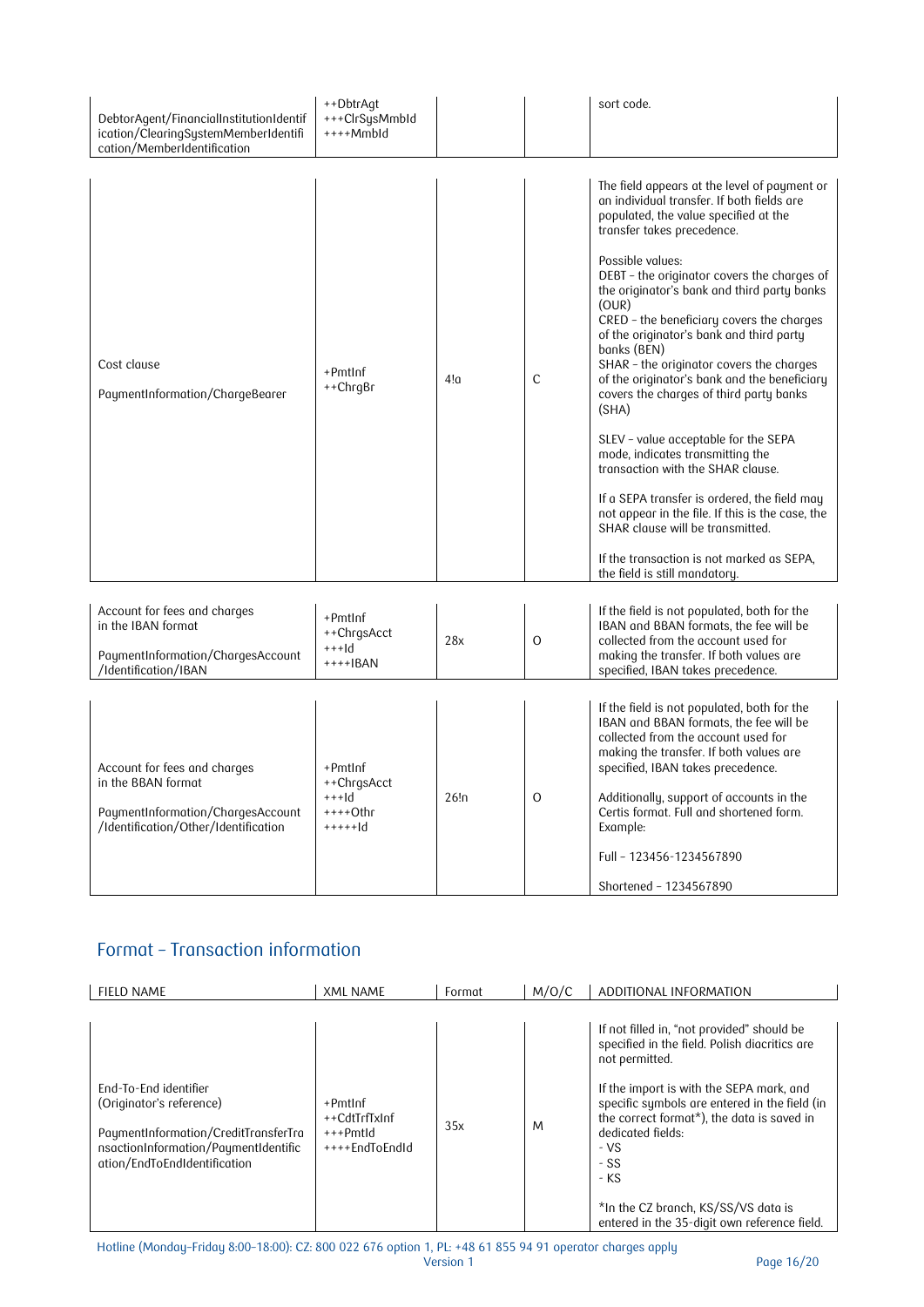|                                                                                                                                                         |                                                                       |            |              | Each field has up to 10 numeric characters.<br>It is proposed to apply the principle of<br>entering one letter followed by up to 10<br>digits. Subsequent fields are separated by<br>a slash. In this configuration, the maximum<br>number of characters is 35.<br>Example:<br>V0123456789/S0123456789/K01234567<br>89<br>If there is no SFPA mark or the field does<br>not contain data in the correct format*, the<br>data is saved as own references.                                                                                                                                                                                                                                                              |
|---------------------------------------------------------------------------------------------------------------------------------------------------------|-----------------------------------------------------------------------|------------|--------------|-----------------------------------------------------------------------------------------------------------------------------------------------------------------------------------------------------------------------------------------------------------------------------------------------------------------------------------------------------------------------------------------------------------------------------------------------------------------------------------------------------------------------------------------------------------------------------------------------------------------------------------------------------------------------------------------------------------------------|
| SEPA transfer mark<br>PaymentInformation/CreditTransferTra<br>nsactionInformation/PaymentTypeInfo<br>rmation/ServiceLevel/Code                          | +PmtInf<br>++CdtTrfTxInf<br>+++PmtTpInf<br>$+++SvcLvl$<br>$+++++Cd$   | 4!n        | $\mathsf{C}$ | Value: SEPA.<br>The field appears at the level of payment or<br>an individual transfer. If both values are<br>filled, the value specified at the transfer<br>takes precedence.                                                                                                                                                                                                                                                                                                                                                                                                                                                                                                                                        |
| Transaction category<br>PaymentInformation/CreditTransferTra<br>nsactionInformation/PaymentTypeInfo<br>rmation/CategoryPurpose/Code                     | $+PmtInf$<br>++CdtTrfTxInf<br>+++PmtTpInf<br>++++CtgyPurp<br>$++++Cd$ | 4!0        | $\mathsf{C}$ |                                                                                                                                                                                                                                                                                                                                                                                                                                                                                                                                                                                                                                                                                                                       |
| Transaction amount and currency<br>PaymentInformation/CreditTransferTra<br>nsactionInformation/Amount/Instructe<br>dAmount                              | +PmtInf<br>++CdtTrfTxInf<br>$***$ Amt<br>++++InstdAmt                 | 18d<br>3!a | M<br>M       | The currency is extracted from the CCy<br>attribute.<br>Amount validations:<br>- Greater than zero<br>- The integer part of the amount is<br>separated from the decimal part by a dot<br>- May not be greater than 999 999 999<br>999.99<br>Currency validations:<br>- ISO4217 compliant<br>- EUR required for SEPA transfers                                                                                                                                                                                                                                                                                                                                                                                         |
| <b>Negotiable Transaction Marker?</b><br>PaymentInformation/CreditTransferTra<br>nsactionInformation/ExchangeRateInf<br>ormation/ContractIdentification | +PmtInf<br>++CdtTrfTxInf<br>+++XchgRateInf<br>++++CtrctId             | 35x        | С            | If the field is empty, the transaction is<br>marked as non-negotiable.<br>If the field is populated (with any value),<br>the transaction is marked as negotiable.                                                                                                                                                                                                                                                                                                                                                                                                                                                                                                                                                     |
| Cost clause<br>PaymentInformation/CreditTransferTra<br>nsactionInformation/ChargeBearer                                                                 | +PmtInf<br>++CdtTrfTxInf<br>+++ChrgBr                                 | 4!a        | $\mathsf{C}$ | The field appears at the level of payment or<br>an individual transaction. If both fields are<br>populated, the value specified at the<br>transfer takes precedence.<br>Possible values:<br>DEBT - the originator covers the charges of<br>the originator's bank and third party banks<br>(OUR)<br>CRED - the beneficiary covers the charges<br>of the originator's bank and third party<br>banks (BEN)<br>SHAR - the originator covers the charges<br>of the originator's bank and the beneficiary<br>covers the charges of third party banks<br>(SHA) SLEV - value acceptable for the<br>SEPA mode, indicates transmitting the<br>transaction with the SHAR clause.<br>If a SEPA transfer is ordered, the field may |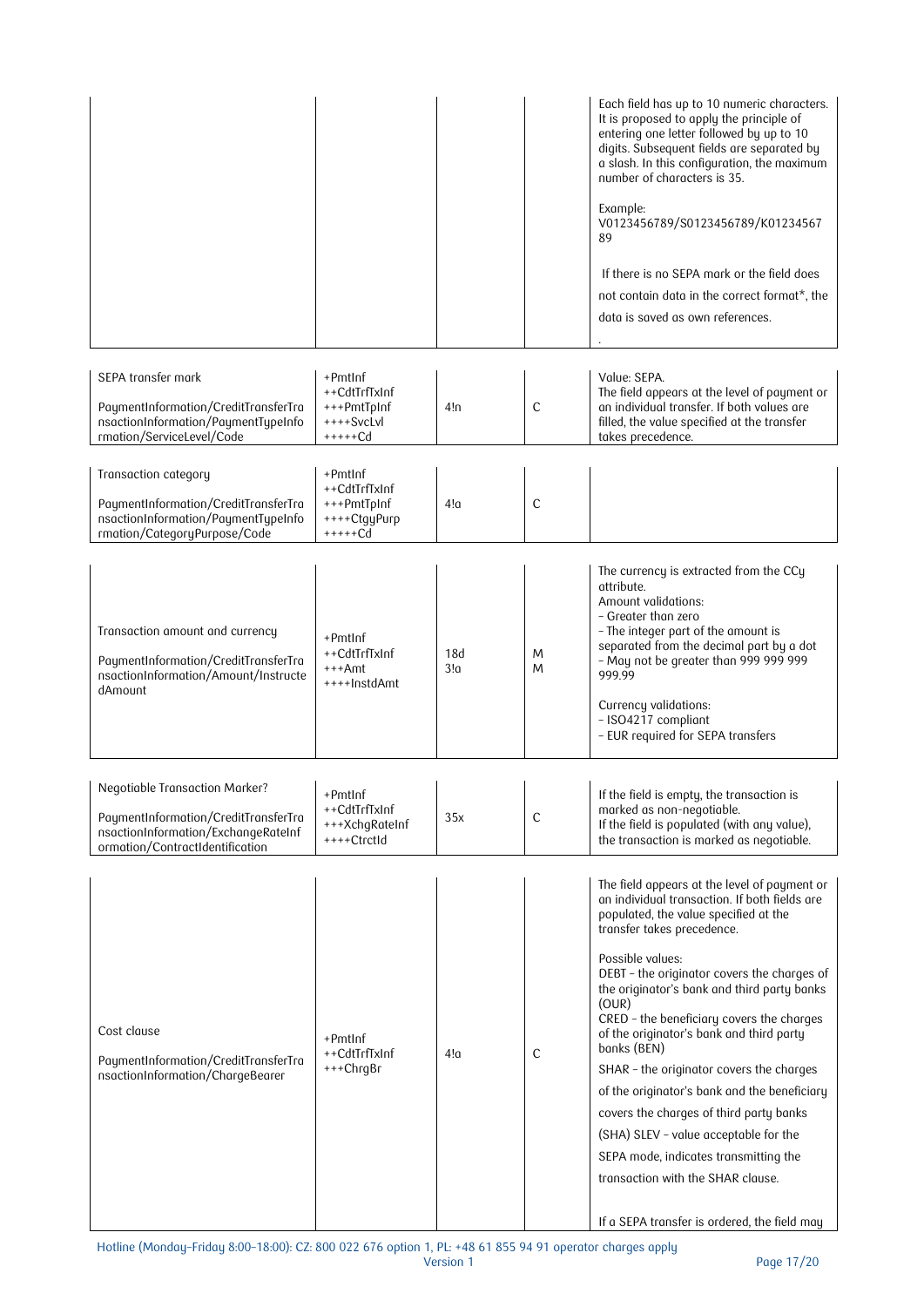|                                                                                                                                                                                                                                                                   |                                                                                                                                                       |                           |              | not appear in the file or be blank. If this is<br>the case, the SHAR clause will be<br>transmitted.<br>If the transaction is not marked as SEPA,<br>the field is still mandatory.                                                                                                                                                                                                   |
|-------------------------------------------------------------------------------------------------------------------------------------------------------------------------------------------------------------------------------------------------------------------|-------------------------------------------------------------------------------------------------------------------------------------------------------|---------------------------|--------------|-------------------------------------------------------------------------------------------------------------------------------------------------------------------------------------------------------------------------------------------------------------------------------------------------------------------------------------------------------------------------------------|
| Counterparty bank's BIC<br>PaymentInformation/CreditTransferTra<br>nsactionInformation/CreditorAgent/Fi<br>nancialInstitutionIdentification/BICFI                                                                                                                 | +PmtInf<br>++CdtTrfTxInf<br>+++CdtAqt<br>++++FinInstnId<br>$+++++BICFI$                                                                               | 4!a2!a2!c[3!c             | $\mathsf{C}$ | For international transfers (except SEPA<br>transactions), one of two identifiers is<br>required: BIC or sort code.<br>$BICFI = BIC$                                                                                                                                                                                                                                                |
| Counterparty bank's sort code<br>PaymentInformation/CreditTransferTra<br>nsactionInformation/CreditorAgent/Fi<br>nancialInstitutionIdentification/Clearin<br>gSystemMemberIdentification/Membe<br>rIdentification                                                 | +PmtInf<br>++CdtTrfTxInf<br>+++CdtAqt<br>+++ClrSysMmbId<br>++++Mmbld                                                                                  | 4α                        | $\mathsf{C}$ | For international transfers (except SEPA<br>transactions), one of two identifiers is<br>required: BIC or sort code.                                                                                                                                                                                                                                                                 |
| Counterparty's name<br>PaymentInformation/CreditTransferTra<br>nsactionInformation/Creditor/Name                                                                                                                                                                  | +PmtInf<br>++CdtTrfTxInf<br>+++Cdtr<br>++++Nm                                                                                                         | 70x                       | M            |                                                                                                                                                                                                                                                                                                                                                                                     |
| Counterparty's address<br>PaymentInformation/CreditTransferTra<br>nsactionInformation/Creditor/PostalA<br>ddress/AddressLine                                                                                                                                      | +PmtInf<br>++CdtTrfTxInf<br>+++Cdtr<br>++++PstlAdr<br>+++++AdrLine                                                                                    | 35x                       | $\Omega$     |                                                                                                                                                                                                                                                                                                                                                                                     |
| Counterparty's country<br>PaymentInformation/CreditTransferTra<br>nsactionInformation/Creditor/Country<br>OfResidence                                                                                                                                             | +PmtInf<br>++CdtTrfTxInf<br>+++Cdtr<br>++++CtryOfRes                                                                                                  | ISO 3166,<br>Alpha-2 code | $\circ$      | Mandatory for international<br>and SEPA transfers.                                                                                                                                                                                                                                                                                                                                  |
| Counterparty's account number<br>PaymentInformation/CreditTransferTra<br>nsactionInformation/CreditorAccount/<br>Identification/IBAN<br>or<br>PaymentInformation/CreditTransferTra<br>nsactionInformation/CreditorAccount/<br>Identification/Other/Identification | +PmtInf<br>++CdtTrfTxInf<br>+++CdtAcct<br>$+++$ -Id<br>$++++ BAN$<br>or<br>+PmtInf<br>++CdtTrfTxInf<br>+++CdtAcct<br>$h1++++$<br>$***+Othr$<br>++++++ | 17x<br>28x<br>34x         | M            | IBAN required for SEPA transfers. For other<br>transactions: IBAN, BBAN are required, or<br>any format in the case of international<br>transfers. If IBAN and another format have<br>been provided, IBAN takes precedence.<br>Additionally, support of accounts in the<br>Certis format. Full and shortened form.<br>Example:<br>Full - 123456-1234567890<br>Shortened - 1234567890 |
| Non-structural transaction title<br>PaymentInformation/CreditTransferTra<br>nsactionInformation/RemittanceInform<br>ation/Unstructured                                                                                                                            | +PmtInf<br>++CdtTrfTxInf<br>+++RmtInf<br>++++Ustrd                                                                                                    | 140x                      | $\mathsf{C}$ | Max. 140 characters for domestic and<br>international transfers.<br>The field is not mandatory for domestic<br>transfers                                                                                                                                                                                                                                                            |

#### <span id="page-17-0"></span>Example – SEPA transfer

<?xml version="1.0" encoding="utf-8"?>

<Document xmlns="urn:iso:std:iso:20022:tech:xsd:pain.001.001.07" xmlns:xsi="http://www.w3.org/2001/XMLSchema-instance" xsi:schemaLocation="urn:iso:std:iso:20022:tech:xsd:pain.001.001.07 pain.001.001.07.xsd">

Hotline (Monday–Friday 8:00–18:00): CZ: 800 022 676 option 1, PL: +48 61 855 94 91 operator charges apply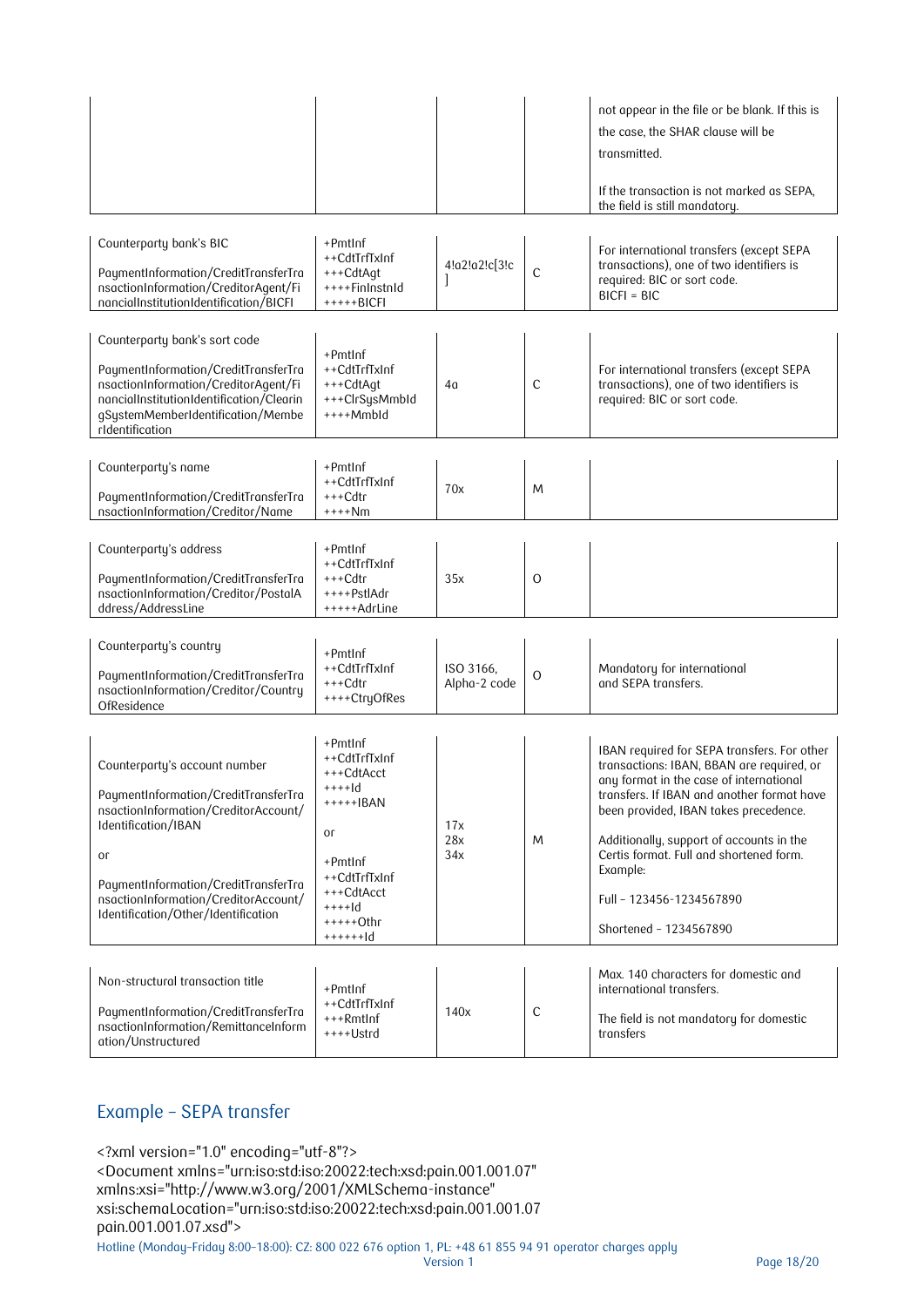```
<CstmrCdtTrfInitn>
<GrpHdr>
<MsgId>IPB2016101900000005</MsgId>
<CreDtTm>2016-06-29T11:40:10.0836665+01:00</CreDtTm>
<NbOfTxs>1</NbOfTxs>
<InitgPty>
<Id><PrvtId>
<Othr>
<Id>36826030</Id>
</Othr>
</PrvtId>
</Id>
</InitgPty>
</GrpHdr>
<PmtInf>
<PmtInfId>1081093130</PmtInfId>
<PmtMtd>TRF</PmtMtd>
<ReqdExctnDt>2016-06-29</ReqdExctnDt>
<Dbtr>
<Nm>Name</Nm>
</Dbtr>
<DbtrAcct>
d>
<IBAN>CZ00000000000000000000000000</IBAN>
</Id>
</DbtrAcct>
<DbtrAgt>
<FinInstnId>
<BICFI>BPKOCZPP</BICFI>
</FinInstnId>
</DbtrAgt>
<ChrgBr>SLEV</ChrgBr>
<CdtTrfTxInf>
<PmtId>
<EndToEndId>123456</EndToEndId>
</PmtId>
<PmtTpInf>
<SvcLvl>
<Cd>SEPA</Cd>
</SvcLvl>
</PmtTpInf>
<Amt>
<InstdAmt Ccy="EUR">26</InstdAmt>
</Amt>
<CdtrAgt>
<FinInstnId>
<BICFI>BOFAGB22XXX</BICFI>
</FinInstnId>
</CdtrAgt>
<Cdtr>
<Nm>Name</Nm>
<PstlAdr>
<AdrLine>Address</AdrLine>
</PstlAdr>
<CtryOfRes>GB</CtryOfRes>
</Cdtr>
<CdtrAcct>
<Id>
<IBAN>GB00000000000000000000</IBAN>
</Id>
```